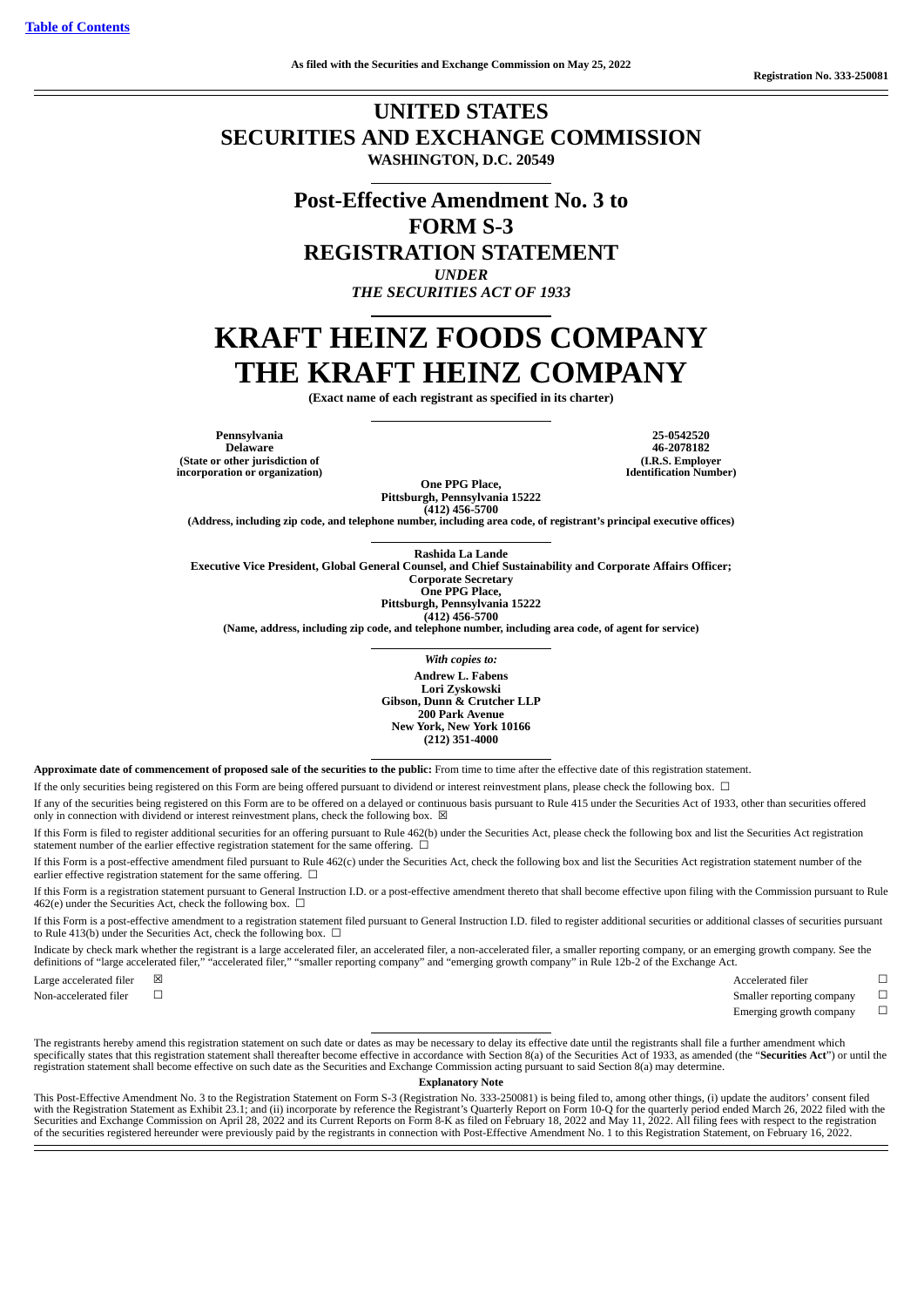The information in this prospectus is not complete and may be changed. These securities may not be sold until the registration statement filed with the Securities and Exchange Commission is effective. This prospectus is not an offer to sell these securities and it is not soliciting an offer **to buy these securities in any state where the offer or sale is not permitted.**

**Prospectus**

**Subject to Completion. Dated May 25, 2022**



# **The Kraft Heinz Company Kraft Heinz Foods Company**

**Debt Securities Common Stock Preferred Stock Depositary Shares Warrants Purchase Contracts Guarantees Units**

The Kraft Heinz Company ("**Kraft Heinz**" or the "**Company**"), Kraft Heinz Foods Company ("**KHFC**" or, together with Kraft Heinz, the "Issuers," "we," "our," and "us") or selling securityholders may, from time to time, offer and sell, in one or more offerings, debt securities, warrants, purchase contracts, guarantees, units, or any combination of these securities. In addition, Kraft Heinz or selling securityholders may, from time to time, offer and sell, in one or more offerings, common stock, preferred stock, depositary shares, or any combination of these securities. Each time we, or a selling securityholder, sells securities pursuant to this prospectus, we will provide a supplement to this prospectus (as applicable) that contains specific information about the offering and the specific terms of the securities offered. This prospectus may be used to offer securities for the account of persons other than us. We or any selling securityholders may offer and sell these securities to or through one or more underwriters, brokers, dealers, agents, or directly to purchasers, on a continuous or delayed basis. We will not receive any proceeds from the sale of any our securities by any selling securityholders, but we have agreed to pay certain registration expenses, other than underwriting discounts or commissions attributable to the sale of our securities by any selling securityholders or fees and expenses of counsel or any other advisor representing such underwriters or other distributors. You should read this prospectus and the applicable prospectus supplement carefully before you invest in our securities.

Our corporate co-headquarters are located in Pittsburgh, Pennsylvania and Chicago, Illinois. Our principal executive offices are located at The Kraft Heinz Company, One PPG Place, Pittsburgh, Pennsylvania 15222. Our telephone number is (412) 456-5700. Kraft Heinz's common stock is listed on The Nasdaq Stock Market LLC and trades under the ticker symbol "**KHC**."

**Investing in our securities involves risks. See "[Risk Factors "](#page-6-0) on page 4 of this prospectus.**

Neither the Securities and Exchange Commission (the "SEC") nor any state securities commission has approved or disapproved of these securities or passed upon the adequacy or accuracy of this prospectus. Any representation to the contrary is a criminal offense.

**The date of this prospectus is May 25, 2022.**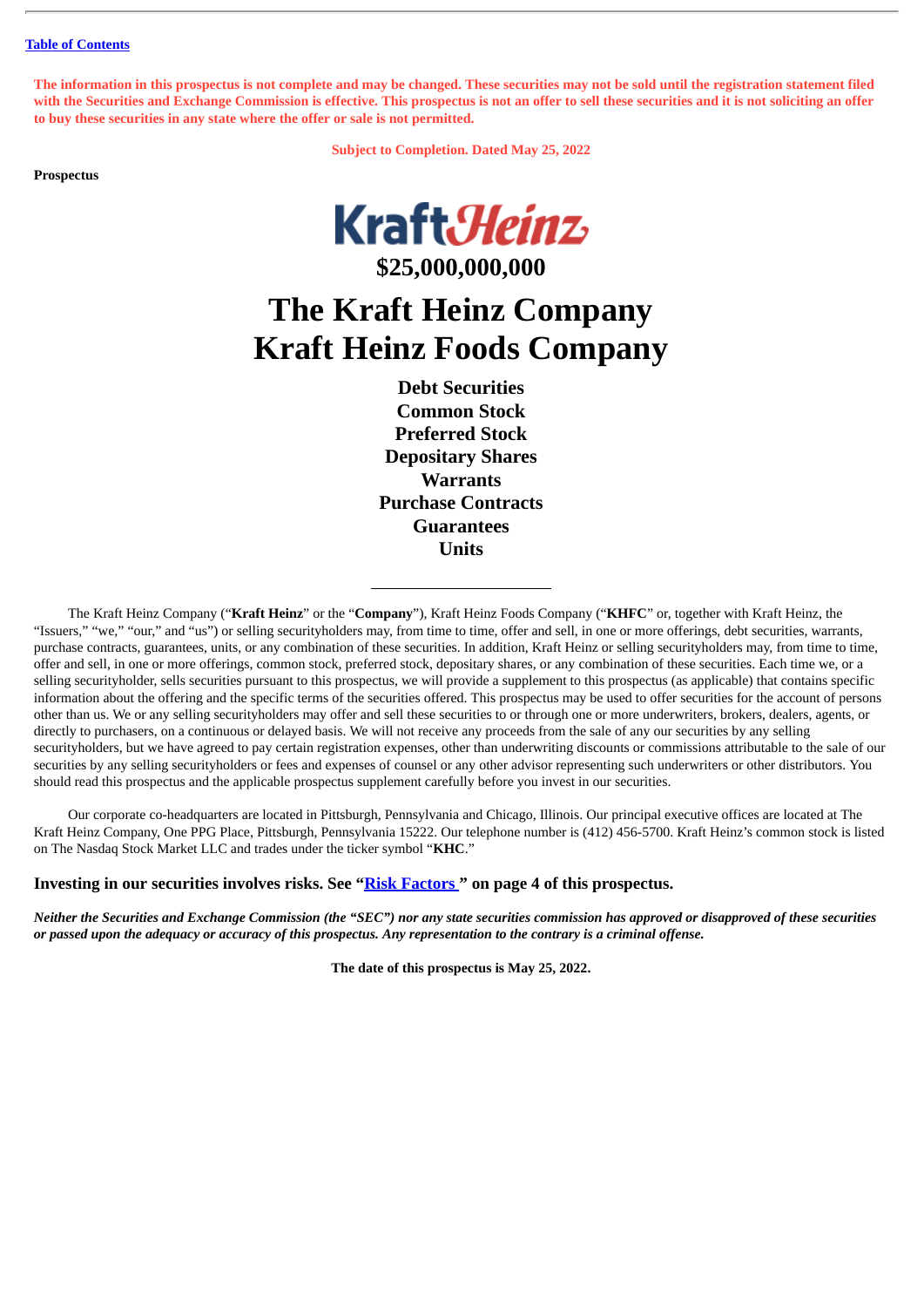ł.

### **TABLE OF CONTENTS**

<span id="page-2-0"></span>

|                                                           | Page |
|-----------------------------------------------------------|------|
| <b>ABOUT THIS PROSPECTUS</b>                              |      |
| <b>KRAFT HEINZ</b>                                        |      |
| WHERE YOU CAN FIND MORE INFORMATION                       |      |
| <b>INCORPORATION BY REFERENCE</b>                         |      |
| CAUTIONARY STATEMENT REGARDING FORWARD-LOOKING STATEMENTS |      |
| <b>RISK FACTORS</b>                                       | 4    |
| <b>USE OF PROCEEDS</b>                                    | 4    |
| <b>DESCRIPTION OF KHFC DEBT SECURITIES</b>                | 4    |
| DESCRIPTION OF KRAFT HEINZ CAPITAL STOCK                  | 17   |
| <b>DESCRIPTION OF OTHER SECURITIES</b>                    | 19   |
| <b>SELLING SECURITYHOLDERS</b>                            | 19   |
| <b>PLAN OF DISTRIBUTION</b>                               | 19   |
| <b>EXPERTS</b>                                            | 20   |
| <b>VALIDITY OF THE SECURITIES</b>                         | 20   |
|                                                           |      |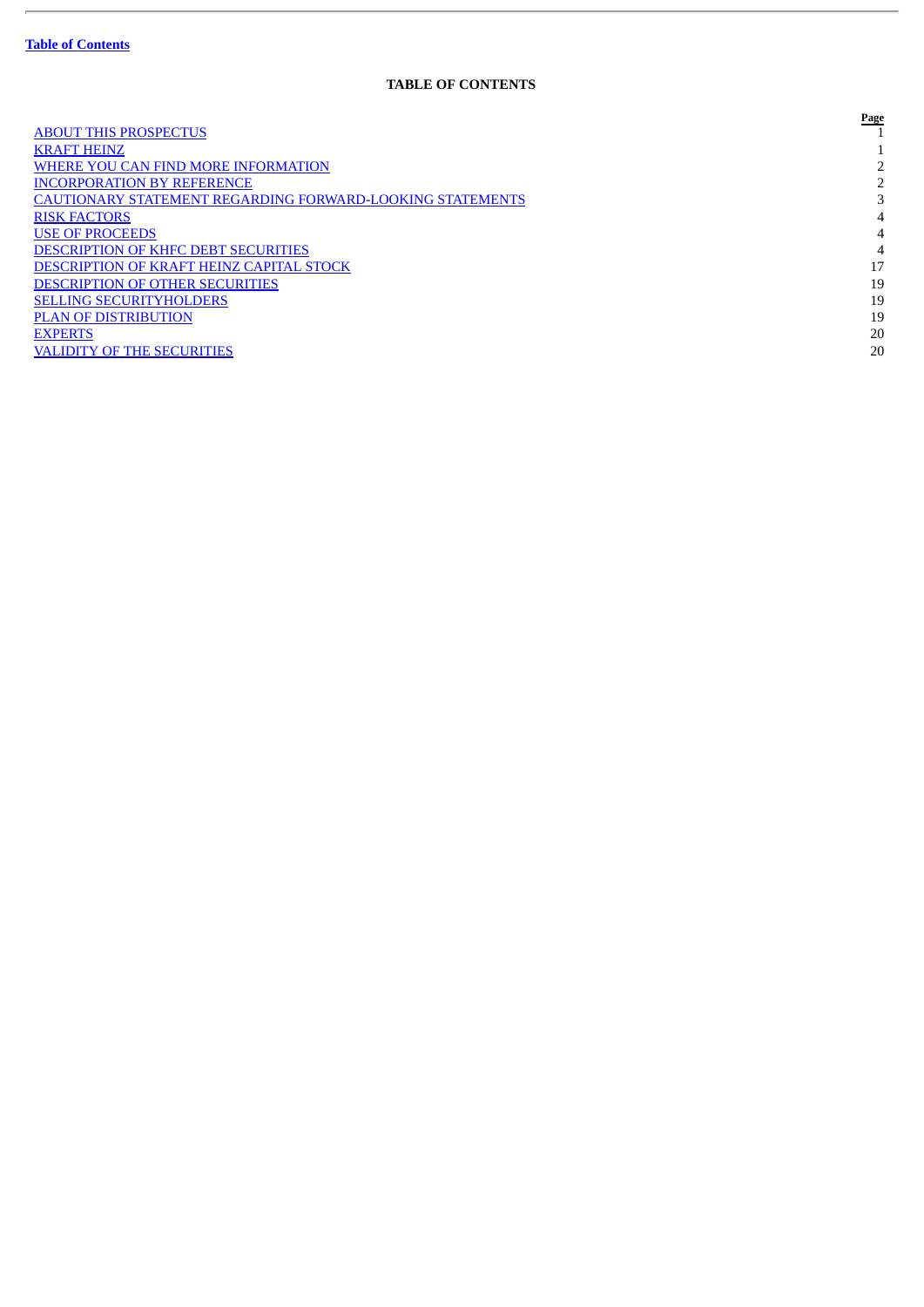#### **ABOUT THIS PROSPECTUS**

<span id="page-3-0"></span>This prospectus is part of a shelf registration statement that we filed with the SEC. By using a shelf registration statement, we may, at any time and from time to time, sell securities under this prospectus in one or more offerings having an aggregate offering price not exceeding \$25,000,000,000. As allowed by the SEC rules, this prospectus does not contain all of the information included in the registration statement. For further information, we refer you to the registration statement, including its exhibits. Statements contained in this prospectus about the provisions or contents of any agreement or other document are not necessarily complete. If the SEC's rules and regulations require that an agreement or document be filed as an exhibit to the registration statement, please see that agreement or document for a complete description of these matters.

This prospectus provides you with a general description of the securities that we may offer. Each time we use this prospectus to offer securities, we will provide you with a prospectus supplement that will describe the specific amounts, prices, and terms of the securities being offered. The prospectus supplement may also add, update, or change information contained in this prospectus. Therefore, if there is any inconsistency between the information in this prospectus and the prospectus supplement, you should rely on the information in the prospectus supplement.

To understand the terms of our securities, you should carefully read this document and the applicable prospectus supplement. Together, they give the specific terms of the securities being offered and the terms of such offering. You should also read the documents we have referred you to under the heading "**Where You Can Find More Information**" below for information about us and our financial statements. You can read the registration statement and exhibits on the SEC's website as described under the heading "**Where You Can Find More Information**."

You should rely only on the information contained or incorporated by reference in this prospectus and in any accompanying prospectus supplement or in any related free writing prospectus. We have not authorized any other person to provide you with any additional or different information with respect to us or the securities offered hereby. This document may be used only where it is legal to offer and sell these securities. You should only assume that the information in this prospectus or in any applicable prospectus supplement is accurate as of the date of those documents. Our business, financial condition, results of operations, and prospects may have changed in material respects since such dates. Neither we, nor any applicable securityholder, are making an offer of these securities in any jurisdiction where the offer or sale is not permitted.

#### **KRAFT HEINZ**

<span id="page-3-1"></span>We are driving transformation at The Kraft Heinz Company, inspired by our Purpose, *Let's Make Life Delicious*. Consumers are at the center of everything we do. With 2021 net sales of approximately \$26 billion, we are committed to growing our iconic and emerging food and beverage brands on a global scale. We leverage our scale and agility to unleash the full power of Kraft Heinz across a portfolio of six consumer-driven product platforms. As global citizens, we're dedicated to making a sustainable, ethical impact while helping feed the world in healthy, responsible ways.

Kraft Heinz is a Delaware corporation. KHFC is a Pennsylvania limited liability company. Our corporate co-headquarters are located in Pittsburgh, Pennsylvania and Chicago, Illinois. Our principal executive offices are located at The Kraft Heinz Company, One PPG Place, Pittsburgh, Pennsylvania 15222.

Our telephone number is (412) 456-5700. Our website address is *www.kraftheinzcompany.com*. Except for the documents expressly incorporated by reference in this prospectus as described under the heading "**Incorporation by Reference**," the information on our website is not, and shall not be deemed to be, a part of this prospectus or incorporated into by reference in this prospectus or any other filings we make with the SEC, and you should not consider them to be a part of this prospectus.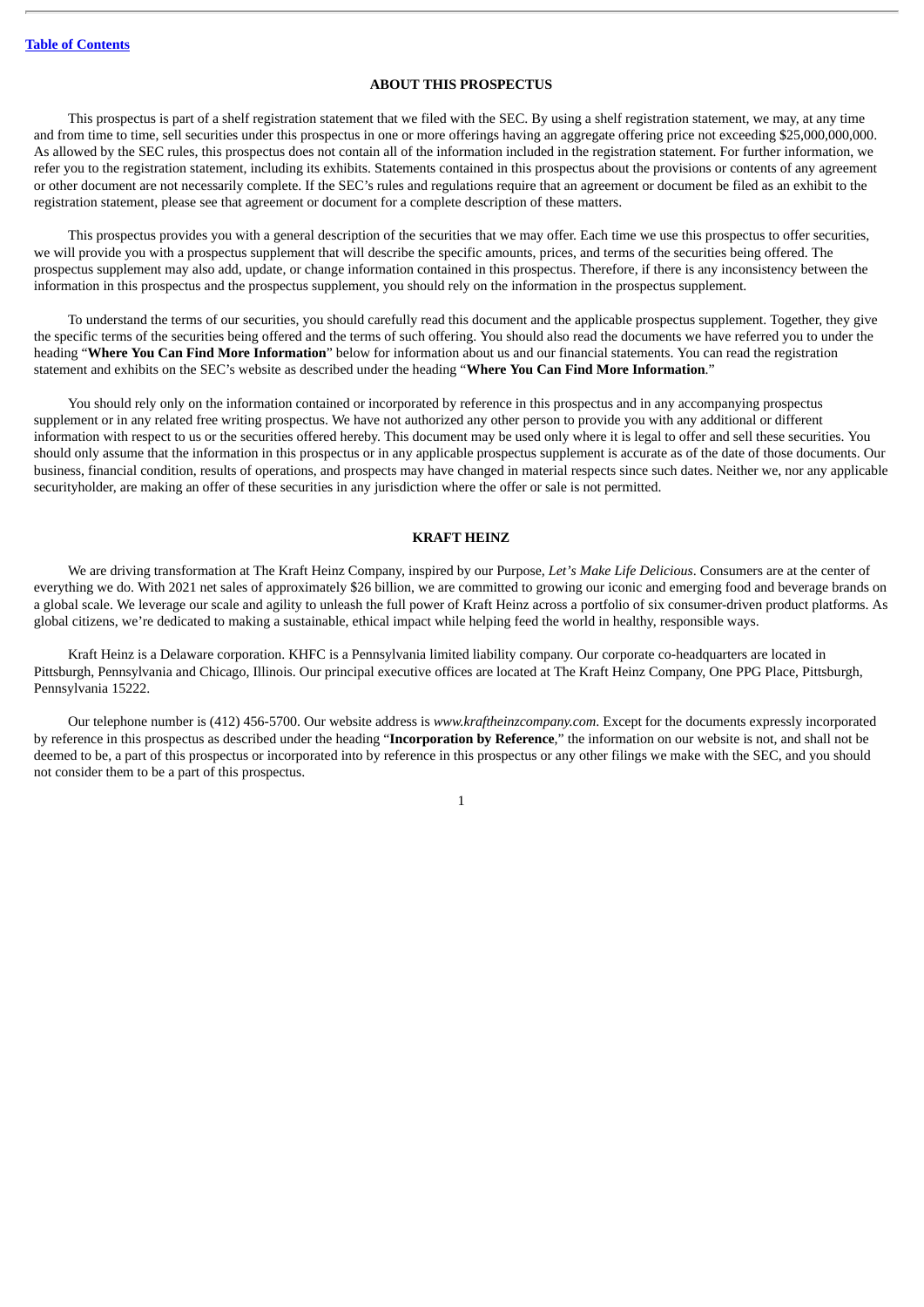#### **WHERE YOU CAN FIND MORE INFORMATION**

<span id="page-4-0"></span>Kraft Heinz files Annual Reports on Form 10-K, Quarterly Reports on Form 10-Q, Current Reports on Form 8-K, proxy statements, and other information with the SEC pursuant to Section 13(a) or 15(d) of the Securities Exchange Act of 1934, as amended (the "**Exchange Act**"). These reports and information are available free of charge on our website at *www.kraftheinzcompany.com* as soon as reasonably practicable after we electronically file them with, or furnish them to, the SEC. In addition, the SEC maintains a website at *www.sec.gov* that contains reports, proxy and information statements, and other information regarding issuers, including Kraft Heinz, that are electronically filed with the SEC.

This prospectus is part of a registration statement on Form S-3 that we filed with the SEC under the Securities Act of 1933, as amended (the "**Securities Act**") and therefore omits certain information contained in the registration statement. We have also filed exhibits and schedules with the registration statement that are excluded from this prospectus, and you should refer to the applicable exhibit or schedule for a complete description of any statement referring to any contract or other document. You can obtain a copy of the registration statement from the SEC's website.

#### **INCORPORATION BY REFERENCE**

<span id="page-4-1"></span>The SEC allows us to "incorporate by reference" certain information into this prospectus. This means that we can disclose important information to you by referring you to those documents that contain the information. The information incorporated by reference is deemed to be part of this prospectus, except for any information superseded by information contained directly in this prospectus. These documents contain important information about the Issuers and our financial condition, business, and results of operations.

The documents and reports listed below are incorporated by reference into this prospectus and shall be deemed to be a part of this prospectus and the registration statement of which this prospectus forms a part. In addition, all documents and reports that we file pursuant to Sections 13(a), 13(c), 14, or 15(d) of the Exchange Act after the date of this prospectus are incorporated by reference in this prospectus as of the respective filing dates of these documents and reports, provided, however, that we are not incorporating by reference any information furnished (but not filed) under Items 2.02 or 7.01 of any Current Report on Form 8-K:

- Kraft Heinz's Annual Report on Form 10-K for the fiscal year ended December 25, 2021 as filed on [February](http://www.sec.gov/ix?doc=/Archives/edgar/data/0001637459/000163745922000018/khc-20211225.htm) 17, 2022 (including the portions of Kraft Heinz's Definitive Proxy Statement for its 2022 annual meeting of stockholders incorporated by reference therein);
- Kraft Heinz's Quarterly Report on Form 10-Q for the fiscal quarter ended March 26, 2022 as filed on April 28, [2022;](http://www.sec.gov/ix?doc=/Archives/edgar/data/1637459/000163745922000060/khc-20220326.htm)
- Kraft Heinz's Current Reports on Form 8-K as filed on [January](http://www.sec.gov/ix?doc=/Archives/edgar/data/0001637459/000163745922000002/khc-20220119.htm) 21, 2022; [February](http://www.sec.gov/ix?doc=/Archives/edgar/data/0001637459/000163745922000012/khc-20220201.htm) 4, 2022 (with respect to Item 5.02 only); [February](http://www.sec.gov/ix?doc=/Archives/edgar/data/0001637459/000163745922000021/khc-20220215.htm) 18, 2022 (with respect to Item 5.02 only); and May 11, [2022;](http://www.sec.gov/ix?doc=/Archives/edgar/data/0001637459/000163745922000088/khc-20220505.htm)
- The description of Kraft Heinz's common stock contained in our registration statement on Form 8-A as filed on July 1, [2015,](http://www.sec.gov/Archives/edgar/data/0001637459/000119312515242773/d948866d8a12b.htm) as updated by Exhibit 4.32 to our Annual Report on Form 10-K for the year ended December 29, 2018 (File No. 1-37482), as filed on June 7, [2019](http://www.sec.gov/Archives/edgar/data/0001637459/000163745919000049/form10-k2018.htm), and as subsequently amended or updated; and
- Future filings we make with the SEC under Sections 13(a), 13(c), 14, or 15(d) of the Exchange Act after the date of this prospectus and prior to the date of the termination of the offering of securities made under this prospectus.

The SEC file number for any Exchange Act reports incorporated by reference into this prospectus (or the registration statement of which this prospectus forms a part) is 1-37482 for Kraft Heinz. Any statement contained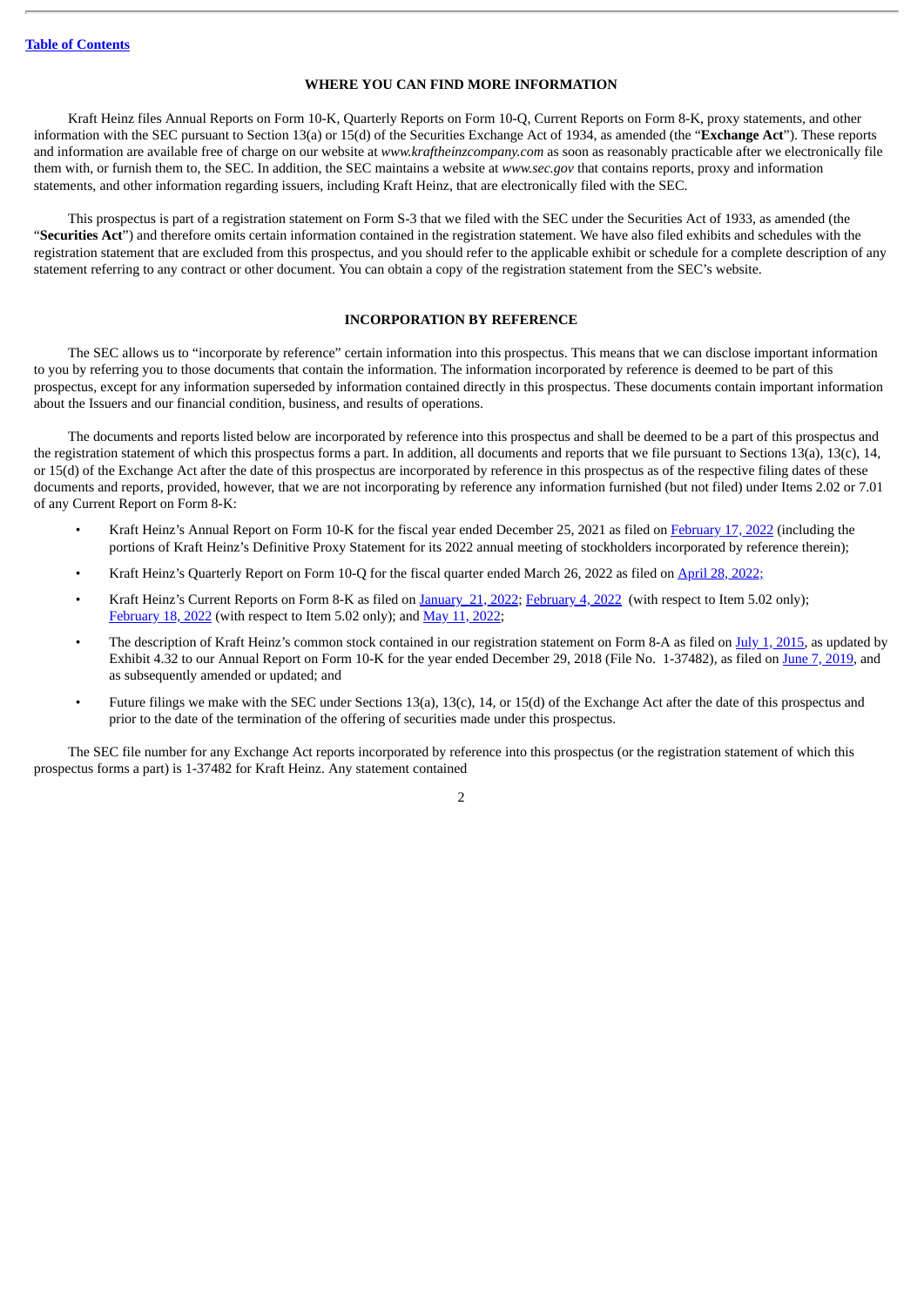in a document incorporated or deemed to be incorporated by reference herein shall be deemed to be modified or superseded to the extent that a statement contained herein (or in any other subsequently filed document that also is incorporated or deemed to be incorporated by reference herein) modifies or supersedes such statement. Any such statement so modified or superseded shall not be deemed, except as so modified or superseded, to constitute a part of this prospectus or the registration statement of which this prospectus forms a part. We will provide you with a copy of any of these filings at no cost, if you submit a request to us by contacting us at the following address or telephone number:

> The Kraft Heinz Company Attention: Office of the Corporate Secretary One PPG Place Pittsburgh, Pennsylvania 15222 Telephone: (412) 456-5700

#### **CAUTIONARY STATEMENT REGARDING FORWARD-LOOKING STATEMENTS**

<span id="page-5-0"></span>This prospectus and the documents incorporated by reference herein contain a number of forward-looking statements. Words such as "anticipate," "reflect," "invest," "see," "make," "expect," "give," "deliver," "drive," "believe," "improve," "assess," "reassess," "remain," "evaluate," "grow," "will," "plan," "intend," and variations of such words and similar future or conditional expressions are intended to identify forward-looking statements. These forward-looking statements include, but are not limited to, statements regarding our plans, impacts of accounting standards and guidance, growth, legal matters, taxes, costs and cost savings, impairments, and dividends. These forward-looking statements reflect management's current expectations and are not guarantees of future performance and are subject to a number of risks and uncertainties, many of which are difficult to predict and beyond our control.

Important factors that may affect our business and operations and that may cause actual results to differ materially from those in the forwardlooking statements include, but are not limited to, the impacts of COVID-19 and government and consumer responses; operating in a highly competitive industry; our ability to correctly predict, identify, and interpret changes in consumer preferences and demand, to offer new products to meet those changes, and to respond to competitive innovation; changes in the retail landscape or the loss of key retail customers; changes in our relationships with significant customers or suppliers, or in other business relationships; our ability to maintain, extend, and expand our reputation and brand image; our ability to leverage our brand value to compete against private label products; our ability to drive revenue growth in our key product categories or platforms, increase our market share, or add products that are in faster-growing and more profitable categories; product recalls or other product liability claims; climate change and legal or regulatory responses; our ability to identify, complete, or realize the benefits from strategic acquisitions, alliances, divestitures, joint ventures, or other investments; our ability to successfully execute our strategic initiatives; the impacts of our international operations; our ability to protect intellectual property rights; our ownership structure; our ability to realize the anticipated benefits from prior or future streamlining actions to reduce fixed costs, simplify or improve processes, and improve our competitiveness; our level of indebtedness, as well as our ability to comply with covenants under our debt instruments; additional impairments of the carrying amounts of goodwill or other indefinite-lived intangible assets; foreign exchange rate fluctuations; volatility in commodity, energy, and other input costs; volatility in the market value of all or a portion of the commodity derivatives we use; compliance with laws and regulations and related legal claims or regulatory enforcement actions; failure to maintain an effective system of internal controls; a downgrade in our credit rating; the impact of future sales of Kraft Heinz common stock in the public market; our ability to continue to pay a regular dividend and the amounts of any such dividends; unanticipated business disruptions and natural events in the locations in which we or our customers, suppliers, distributors, or regulators operate; economic and political conditions in the United States and in various other nations where we do business (including the Russia and Ukraine conflict and its regional and global ramifications); changes in our management team or other key personnel and our ability to hire or retain key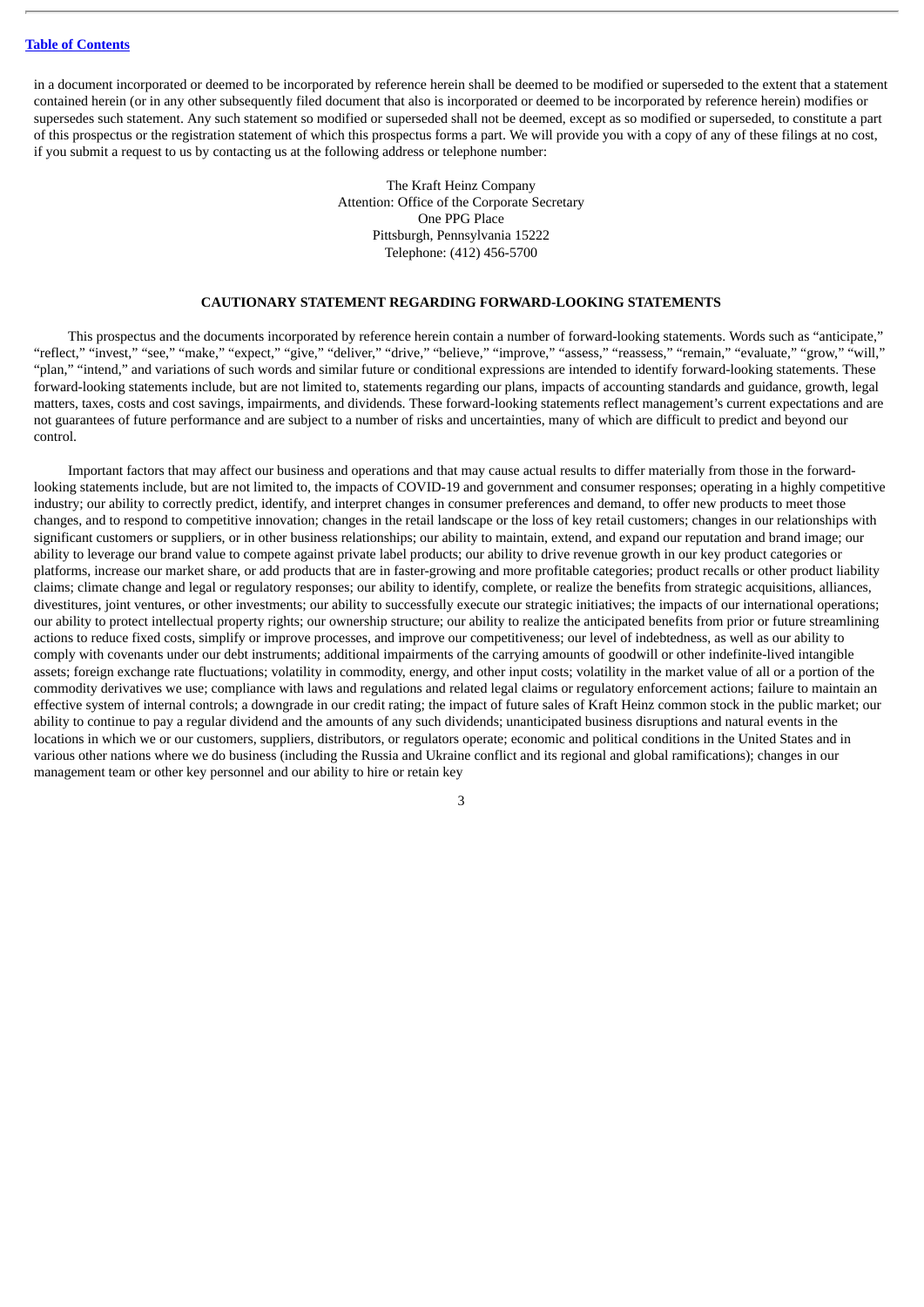personnel or a highly skilled and diverse global workforce; risks associated with information technology and systems, including service interruptions, misappropriation of data, or breaches of security; increased pension, labor, and people-related expenses; changes in tax laws and interpretations; volatility of capital markets and other macroeconomic factors; and other factors. For additional information on these and other factors that could affect our forward-looking statements, please see the risks and uncertainties described or referred to under the heading "**Risk Factors**" of this prospectus as well as Kraft Heinz's most recent Annual Report on Form 10-K and most recent Quarterly Reports on Form 10-Q, which are incorporated by reference herein.

We disclaim and do not undertake any obligation to update, revise, or withdraw any forward-looking statement in this prospectus, except as required by applicable law or regulation.

#### **RISK FACTORS**

<span id="page-6-0"></span>Investing in our securities involves risk. Before you decide whether to purchase any of our securities, in addition to the other information, documents, or reports included in or incorporated by reference into this prospectus and any accompanying prospectus supplement or other offering materials, you should carefully consider the risk factors in the section entitled "**Risk Factors**" in any prospectus supplement as well as Kraft Heinz's most recent Annual Report on Form 10-K and most recent Quarterly Reports on Form 10-Q, which are incorporated by reference into this prospectus and any prospectus supplement, as the same may be amended, supplemented, or superseded from time to time by our filings under the Exchange Act. For more information, please see the section entitled "**Incorporation by Reference**." These risks could materially and adversely affect our business, results of operations, and financial condition and could result in a partial or complete loss of your investment. Additional risks and uncertainties not presently known to us or that we currently deem immaterial may also affect our business operations, results of operation, financial condition, or prospects.

#### **USE OF PROCEEDS**

<span id="page-6-1"></span>Unless otherwise stated in the applicable prospectus supplement, we expect to use the net proceeds from the sale of the offered securities for general corporate purposes. General corporate purposes may include repayment of debt, additions to working capital, capital expenditures, investments in our subsidiaries, possible acquisitions, and the repurchase, redemption, or retirement of securities, including Kraft Heinz common stock. The net proceeds may be temporarily invested or applied to repay short-term or revolving debt prior to use. Unless otherwise specified in the applicable prospectus supplement, we do not expect to receive any proceeds from the sale of securities by any selling securityholder.

#### **DESCRIPTION OF KHFC DEBT SECURITIES**

<span id="page-6-2"></span>We have summarized below certain general terms and provisions of KHFC's debt securities that we may offer under this prospectus. The particular terms of a series of such debt securities offered by a prospectus supplement will be described in that prospectus supplement. The debt securities may be issued under, and entitled to the benefits of, an indenture, dated as of July 1, 2015, between KHFC, as issuer, Kraft Heinz, as guarantor, and Deutsche Bank Trust Company Americas (as successor to Wells Fargo Bank, National Association), as trustee (the "**Indenture**").

This prospectus briefly describes the material provisions of the Indenture. The following summary does not purport to be a complete description of the Indenture, which has been incorporated by reference in this prospectus, and is subject to the detailed provisions of, and qualified in its entirety by reference to, the Indenture, including any terms deemed to be a part thereof by the Trust Indenture Act of 1939, as amended (the "**TIA**"). For your reference, in the summary that follows, we have included references to section numbers of the Indenture so that you can more easily locate these provisions.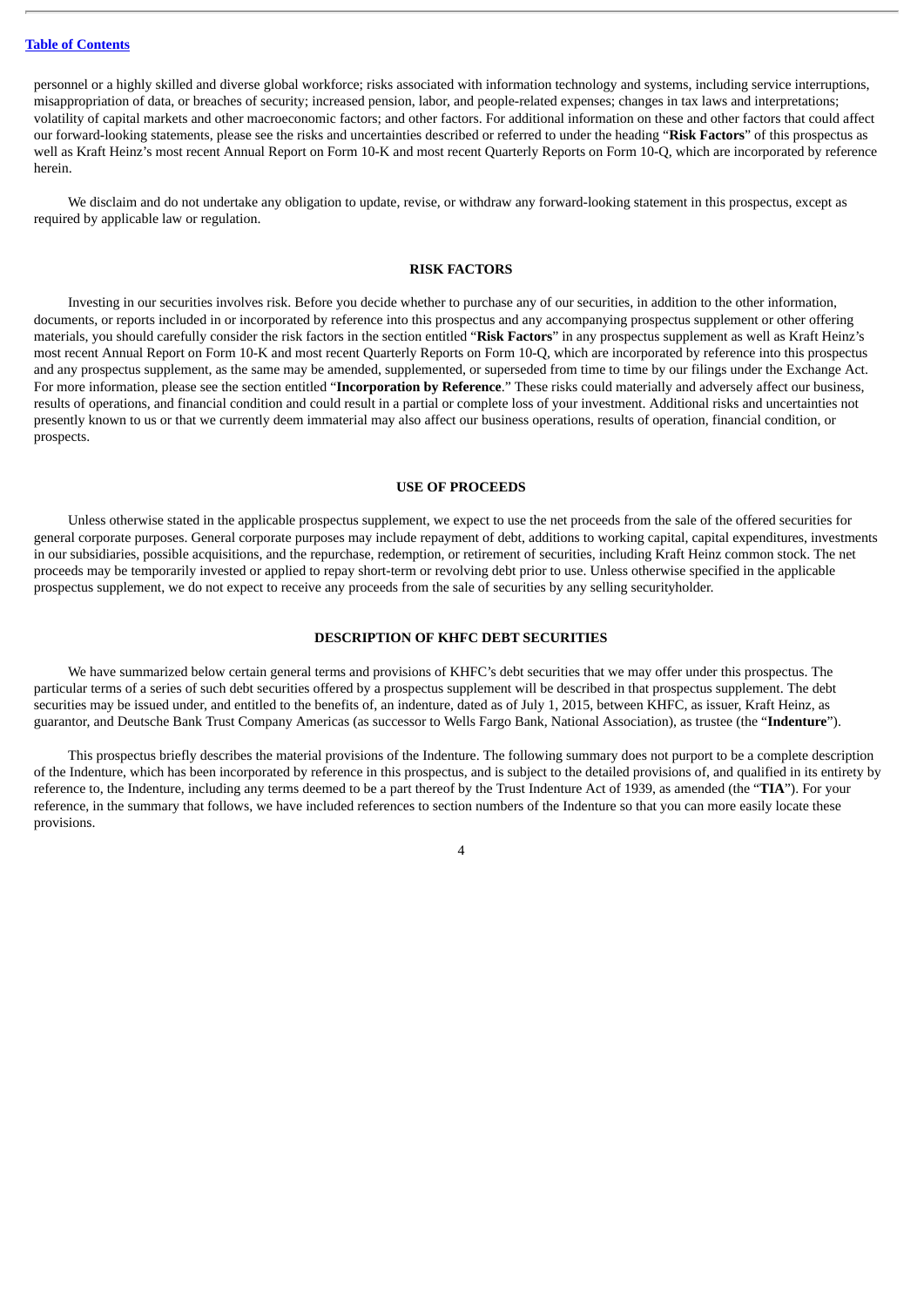The material financial, legal, and other terms particular to each series of KHFC debt securities will be described in the prospectus supplement relating to the debt securities of that series. The prospectus supplement relating to the debt securities of such series will be attached to the front of this prospectus. The prospectus supplement will also state whether any of the terms summarized below do not apply to the series of debt securities being offered. You should read the more detailed provisions of the Indenture, including the defined terms, for provisions that may be important to you. You should also read the particular terms of the series of KHFC debt securities, which will be described in more detail in the applicable prospectus supplement.

We are not required to issue future issues of debt securities under the Indenture described in this prospectus. We are free to use other Indentures or documentation, containing provisions different from those described in this prospectus, in connection with future issues of other debt securities.

Capitalized terms used below are defined under "**Defined Terms**." In this description of KHFC debt securities, the term "debt securities" refers to the senior unsecured debt securities issued by KHFC and the terms "we," "our," and "us" refer collectively to KHFC, as the issuer (or "**Issuer**") of such debt securities, and Kraft Heinz, as the guarantor (or "**Guarantor**") of such debt securities, and unless otherwise indicated, not to any of Kraft Heinz's other subsidiaries.

#### **General**

The debt securities will rank equally with all of our other senior unsecured debt. The payment of the principal, premium, and interest on such debt securities will be fully and unconditionally guaranteed on a senior unsecured basis by Kraft Heinz. None of Kraft Heinz's subsidiaries will guarantee the debt securities. The Indenture does not limit the amount of debt we may issue and provides that additional debt securities may be issued up to the aggregate principal amount authorized by or pursuant to a board resolution. We may issue the debt securities from time to time in one or more series with the same or various maturities, at par, at a discount, or at a premium. The prospectus supplement relating to any debt securities being offered will include specific terms relating to the offering, including the particular amount, price, and other terms of those debt securities. These terms will include some or all of the following:

- the title of the debt securities;
- any limit upon the aggregate principal amount of the debt securities;
- the date or dates on which the principal of the debt securities will be payable or their manner of determination;
- if the securities will bear interest:
- the interest rate or rates;
- the date or dates from which any interest will accrue;
- the interest payment dates for the debt securities; and
- the regular record date for any interest payable on any interest payment date; or
- the method of determining any of the above;
- the place or places where the principal of, and any premium and interest on, the debt securities will be payable;
- currency or currency unit in which the debt securities will be denominated and payable, if other than U.S. dollars, and the holders' rights, if any, to elect payment in a foreign currency or a foreign currency unit other than that in which the debt securities are payable;
- whether the amounts of payments of principal of, and any premium and interest on, the debt securities are to be determined with reference to an index, formula or other method, and if so, the manner in which such amounts will be determined;

 $\overline{5}$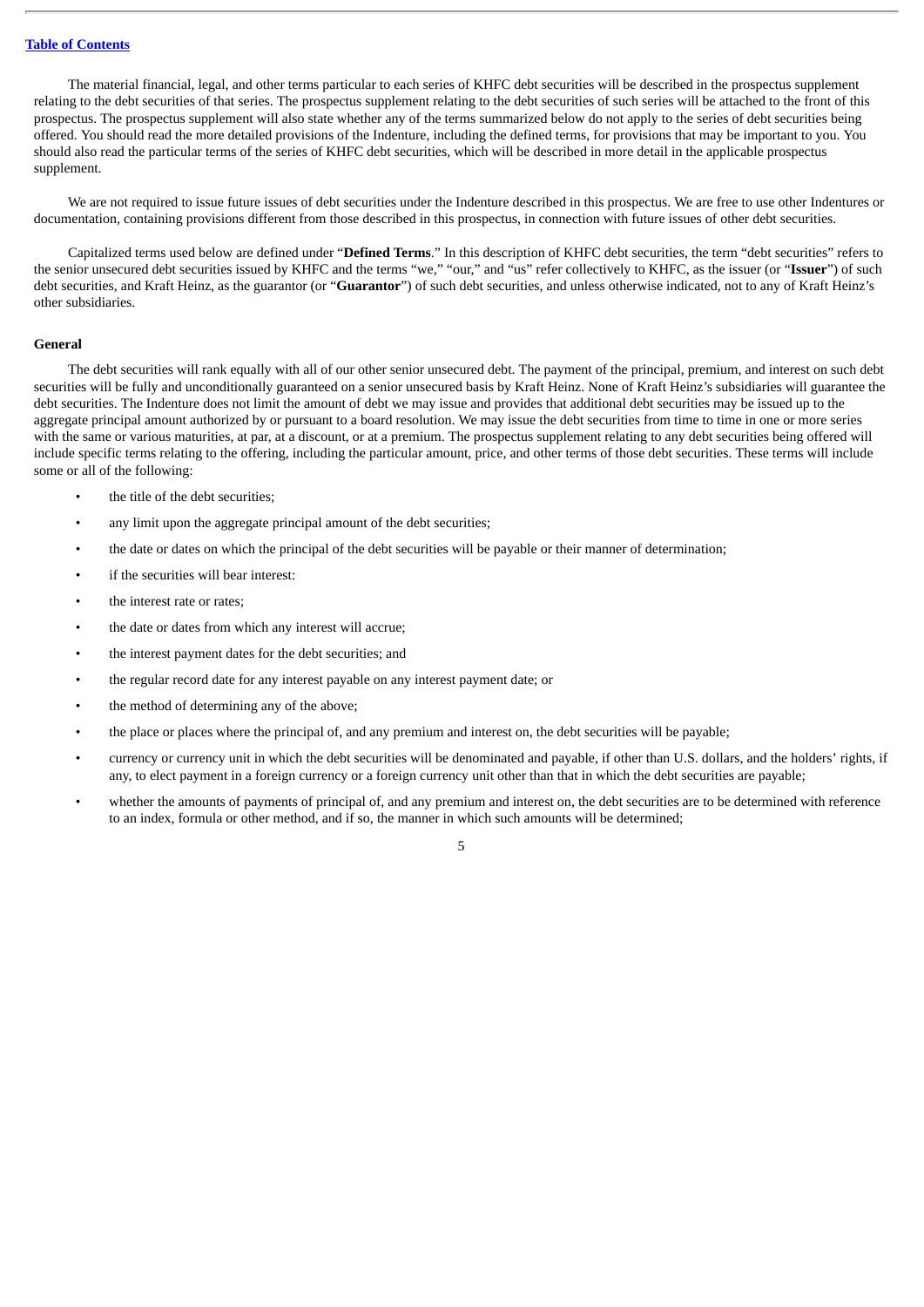- whether the debt securities will be issued in whole or in part in the form of global securities and, if so, the depositary and the global exchange agent for the global securities, whether permanent or temporary;
- whether the debt securities will be issued as registered securities, bearer securities, or both, and any restrictions on the exchange of one form of debt securities for another and on the offer, sale, and delivery of the debt securities in either form;
- if the debt securities are issuable in definitive form upon the satisfaction of certain conditions, the form and terms of such conditions;
- if denominations other than \$1,000 or any integral multiple of \$1,000 shall be issued, the denominations in which the debt securities will be issued;
- the period or periods within which, the price or prices at which, and the terms on which any of the debt securities may be redeemed, in whole or in part at our option, and any remarketing arrangements;
- the terms on which we would be required to redeem, repay, or purchase debt securities required by any sinking fund, mandatory redemption, or similar provision; and the period or periods within which, the price or prices at which, and the terms and conditions on which the debt securities will be so redeemed, repaid, and purchased in whole or in part;
- the portion of the principal amount of the debt securities that is payable on the declaration of acceleration of the maturity, if other than their principal amount; these debt securities could include original issue discount ("**OID**"), debt securities, or indexed debt securities, which are each described below;
- any special tax implications of the debt securities, including whether and under what circumstances, if any, we will pay additional amounts under any debt securities held by a person who is not a United States person for tax payments, assessments, or other governmental charges and whether we have the option to redeem the debt securities that are affected by the additional amounts instead of paying the additional amounts;
- any addition to or modification or deletion of any provisions for the satisfaction and discharge of our obligations under the Indenture and specific series of debt securities;
- whether and to what extent the debt securities are subject to defeasance on terms different from those described below under the heading "**Defeasance**";
- any trustees, paying agents, transfer agents, registrars, depositaries, or similar agents with respect to the debt securities;
- if the debt securities bear no interest, any dates on which lists of holders of these debt securities must be provided to the trustee;
- whether the debt securities will be convertible or exchangeable into other securities, and if so, the terms and conditions upon which the debt securities will be convertible or exchangeable;
- any addition to, or modification or deletion of, any event of default or any covenant specified in the Indenture; or
- any other specific terms of the debt securities.

#### (Section 301)

We may issue debt securities as OID debt securities. OID debt securities bear no interest or bear interest at below-market rates and are sold at a discount below their stated principal amount. If we issue OID debt securities, the prospectus supplement will contain the issue price of the securities and the rate at which and the date from which discount will accrete.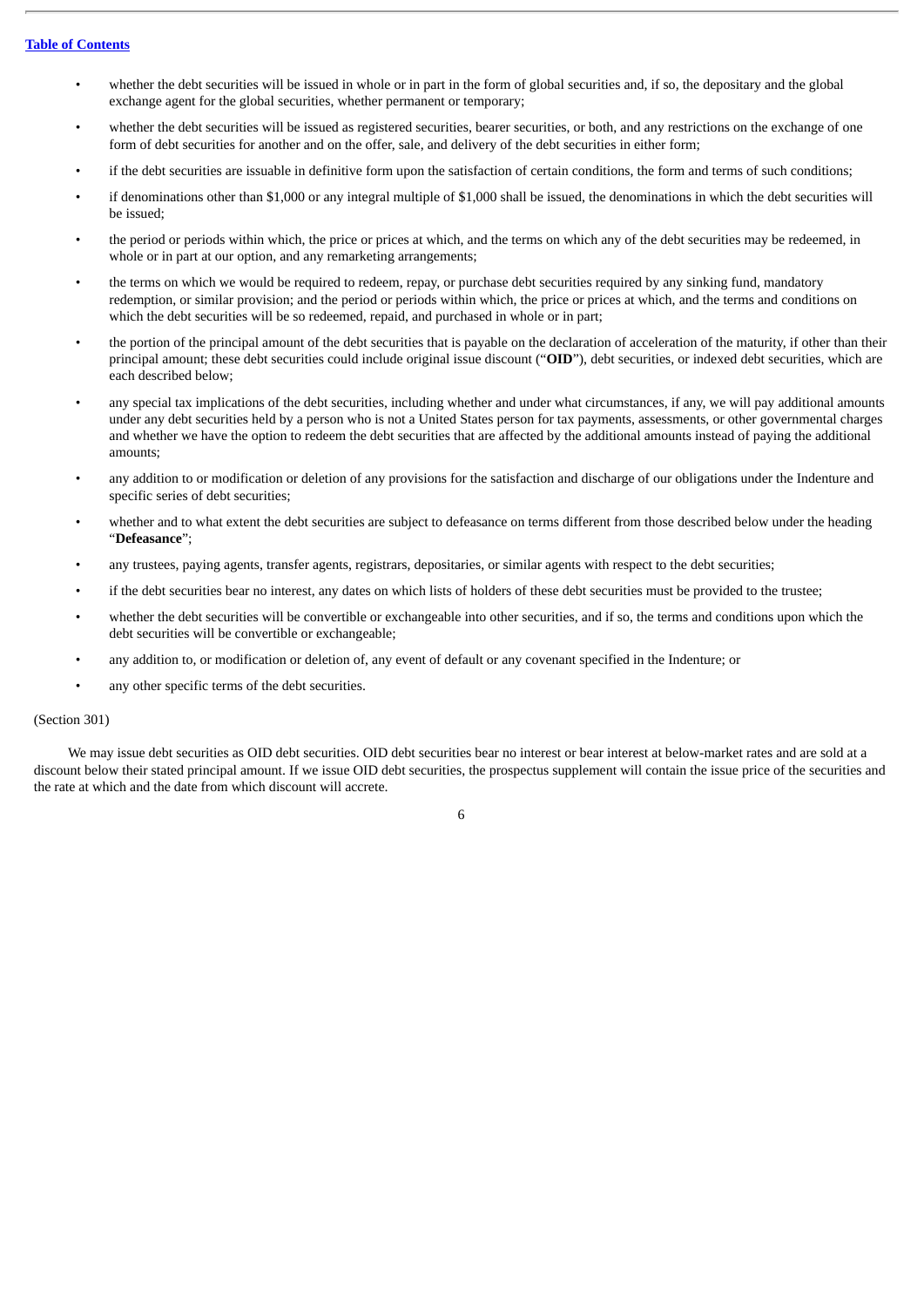We may also issue indexed debt securities. Payments of principal of, and any premium and interest on, indexed debt securities are determined with reference to the rate of exchange between the currency or currency unit in which the debt security is denominated and any other currency or currency unit specified by us, to the relationship between two or more currencies or currency units, to the price of one or more specified securities or commodities, to one or more securities or commodities exchange indices or other indices, or by other similar methods or formulas, all as specified in the prospectus supplement.

#### **Consolidation, Merger, or Sale**

We have agreed not to consolidate with or merge into any other corporation or convey, transfer, or lease all or substantially all of our properties and assets to any person, unless:

- we are the continuing corporation or any resulting, surviving, or transferee person (the "successor purchaser") is an entity organized under the laws of the United States, any state of the United States, or the District of Columbia;
- the successor purchaser (if not us) expressly assumes by a supplemental indenture the due and punctual payment of the principal of, and any premium and interest on, all outstanding debt securities and the performance of every covenant in the Indenture we would otherwise have to perform as if it were an original party to the Indenture;
- immediately after the effective date of the transaction, no Event of Default (as defined below) has occurred and is continuing under the Indenture; and
- we deliver to the trustee an officer's certificate and an opinion of counsel, each stating that the consolidation, merger, conveyance, or transfer and the supplemental indenture, if applicable, comply with these provisions and that all conditions precedent provided for in the Indenture relating to such transaction shall have been complied with.

In the event that we consolidate with or merge into another entity or convey, transfer, or lease all or substantially all of our assets to any person, the successor purchaser will assume all of our obligations, as applicable, under the Indenture as if it were an original party to the Indenture, and we will be discharged from all of our obligations under the Indenture. After assuming such obligations, the successor purchaser will have all of our rights and powers under the Indenture.

(Sections 801 and 802)

#### **Waivers Under the Indenture**

Under the Indenture, the holders of a majority in principal amount of the outstanding debt securities of any series may, on behalf of all holders of that series:

- waive our compliance with certain covenants of the Indenture; and
- waive any past default under the Indenture, except:
- a default in the payment of the principal of, or any premium or interest on, any debt securities of that series; and
- a default under any covenant or provision of the Indenture that itself cannot be modified without the consent of the holders of each outstanding affected debt security of the series.

(Sections 513 and 1009)

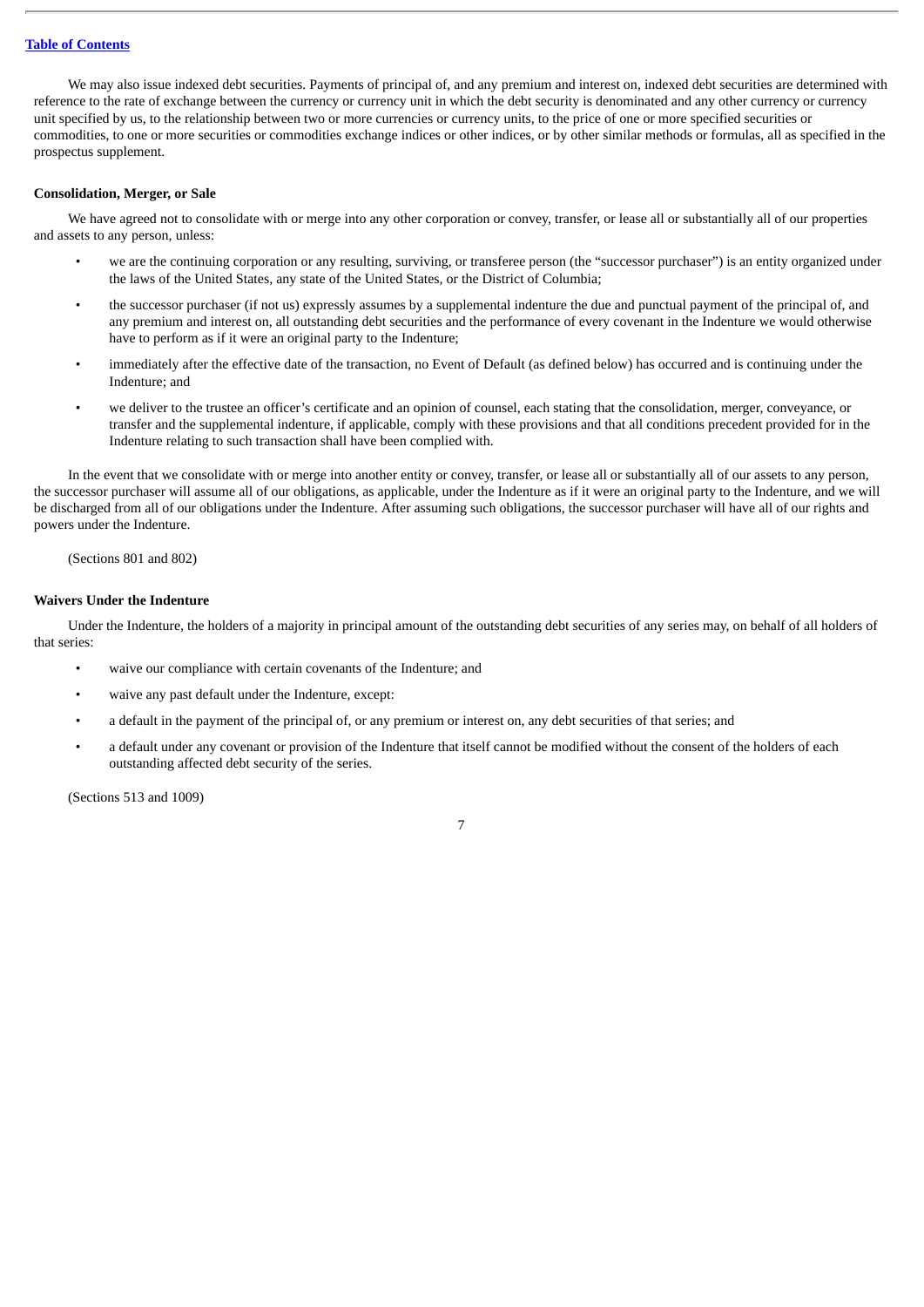#### **Events of Default**

When we use the term "**Event of Default**" in the Indenture with respect to a particular series of debt securities, we mean any of the following:

- we fail to pay interest on any debt security of that series for 30 days after payment was due;
- we fail to make payment of the principal of, or any premium on, any debt security of that series when due;
- we fail to make any sinking fund payment when due with respect to debt securities of that series;
- we fail to perform any other covenant or warranty in the Indenture and this failure continues for 90 days after we receive written notice of it from the trustee or holders of 25% in principal amount of the outstanding debt securities of that series;
- we or a court take certain actions relating to bankruptcy, insolvency, or reorganization of our company; or
- any other event of default that may be specified for the debt securities of the series or in the board resolution, officer's certificate, or supplemental indenture with respect to the debt securities of that series.

#### (Section 501)

The supplemental indenture, applicable officer's certificate, or the form of security for a particular series of debt securities may include additional Events of Default or changes to the Events of Default described above. The Events of Default applicable to a particular series of debt securities will be discussed in the prospectus supplement relating to such series.

A default with respect to a single series of debt securities under the Indenture will not necessarily constitute a default with respect to any other series of debt securities issued under the Indenture. A default under our other indebtedness will not be a default under the Indenture. The trustee may withhold notice to the holders of debt securities of any default, except for defaults that involve our failure to pay principal or interest or to make any sinking fund payment, if it determines in good faith that the withholding of notice is in the interest of the holders. (Section 602)

If an Event of Default for any series of debt securities occurs and continues (other than an Event of Default involving our bankruptcy, insolvency, or reorganization), either the trustee or the holders of at least 25% in principal amount of the outstanding debt securities of the affected series may require us upon notice in writing to us, to immediately repay the entire principal (or, in the case of (a) OID debt securities, a lesser amount as provided in those OID debt securities or (b) indexed debt securities, an amount determined by the terms of those indexed debt securities), of all the debt securities of such series together with accrued interest on the debt securities.

If an Event of Default occurs that involves our bankruptcy, insolvency, or reorganization, then all unpaid principal amounts (or, if the debt securities are (a) OID debt securities, then the portion of the principal amount that is specified in those OID debt securities or (b) indexed debt securities, then the portion of the principal amount that is determined by the terms of those indexed debt securities) and accrued interest on all debt securities of each series will immediately become due and payable, without any action by the trustee or any holder of debt securities. (Section 502)

Subject to certain conditions, the holders of a majority in principal amount of the outstanding debt securities of a series may rescind a declaration of acceleration if all Events of Default, besides the failure to pay principal or interest due solely because of the declaration of acceleration, have been cured or waived. (Section 502)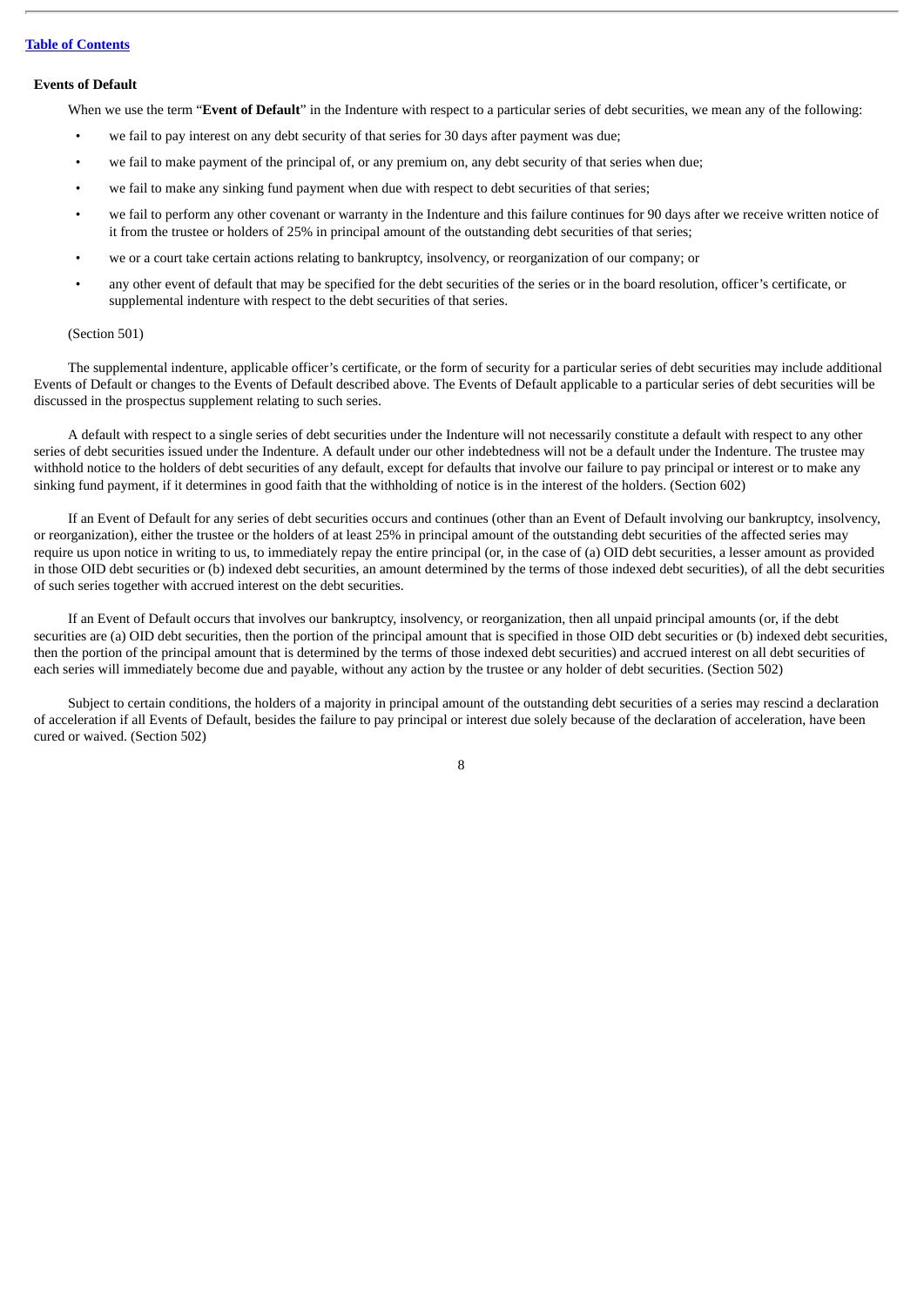Other than its duties in case of a default, the trustee is not obligated to exercise any of its rights or powers under the Indenture at the request, order, or direction of any holders, unless the holders offer the trustee indemnity satisfactory to the trustee. The holders of a majority in principal amount outstanding of any series of debt securities may, subject to certain limitations, direct the time, method, and place of conducting any proceeding for any remedy available to the trustee, or exercising any power conferred upon the trustee, for any series of debt securities. (Sections 507 and 512)

The Indenture requires us to file each year with the trustee, an officer's certificate that states that:

- the signing officer has supervised a review of the activities and performance under the Indenture; and
- to the best of his or her knowledge, based on the review, we comply with all conditions and covenants of the Indenture.

#### (Section 1005)

A judgment for money damages by courts in the United States, including a money judgment based on an obligation expressed in a foreign currency, will ordinarily be rendered only in U.S. dollars. New York statutory law provides that a court shall render a judgment or decree in the foreign currency of the underlying obligation and that the judgment or decree shall be converted into U.S. dollars at the exchange rate prevailing on the date of entry of the judgment or decree. If a court requires a conversion to be made on a date other than a judgment date, the Indenture requires us to pay additional amounts necessary to ensure that the amount paid in U.S. dollars to a holder is equal to the amount due in such foreign currency. (Section 516)

#### **Payment**

We will pay the principal of, and any premium and interest on, fully registered securities at the place or places that we will designate for such purposes. We will make payment to the persons in whose names the debt securities are registered on the close of business on the day or days that we will specify in accordance with the Indenture. We will pay the principal of, and any premium on, registered debt securities only against surrender of those debt securities. Any other payments, including payment on any securities issued in bearer form, will be made as set forth in the applicable prospectus supplement. (Section 307)

#### **Restrictive Covenants**

The Indenture includes the following restrictive covenants:

#### *Limitations on Liens*

The Indenture limits the amount of Liens that Kraft Heinz or any Restricted Subsidiaries may incur or otherwise create in order to secure indebtedness for borrowed money, upon any Principal Facility or any shares of capital stock that any of Kraft Heinz's Subsidiaries owning any Principal Facility has issued to Kraft Heinz or any of its Subsidiaries. If Kraft Heinz or any Restricted Subsidiaries incur such Liens, then Kraft Heinz will secure the debt securities to the same extent and in the same proportion as the debt that is secured by such Liens. This covenant does not apply, however, to any Liens:

- incurred in connection with the issuance by a governmental entity, state, or political subdivision thereof of any securities the interest on which is exempt from federal income taxes;
- existing on the date of the Indenture;
- on property existing at the time we or a Restricted Subsidiary acquire such property or existing on property of any Person that becomes a Subsidiary at the time such Person becomes a Subsidiary, including through a merger, share exchange, or consolidation or securing the payment of all or part of the purchase price of such property or to secure indebtedness incurred solely for the purpose of financing the acquisition of such property;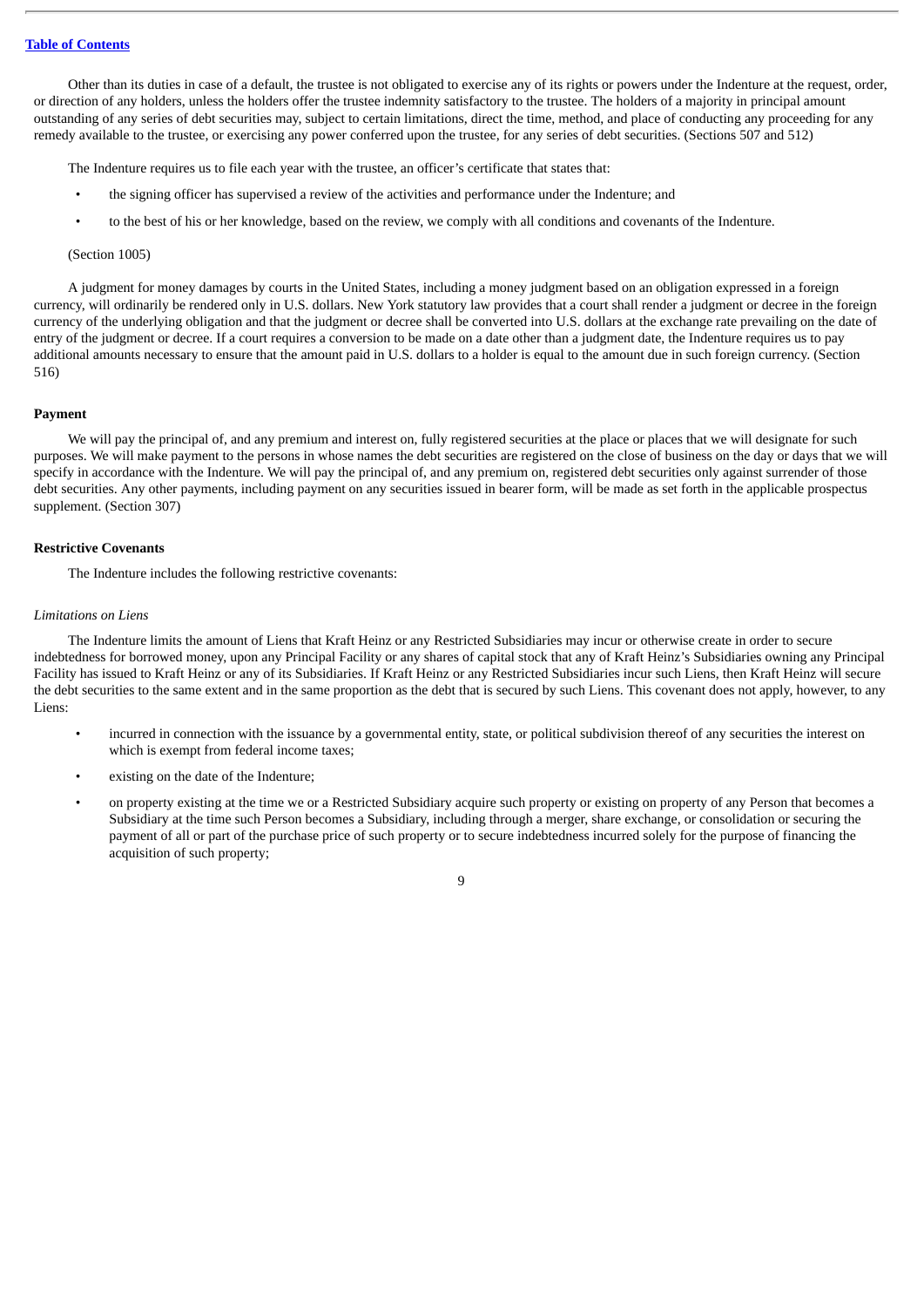- securing indebtedness incurred to finance the development, construction, repair, alteration, or improvement of property incurred prior to, or within 180 days after the later of, completion of development, construction, repair, alteration, or improvement of such property, and the commencement of full operation of such property; provided, however, that such Liens shall not apply to any other property of the Guarantor or any Restricted Subsidiary;
- in favor of a U.S. federal, state, or municipal governmental entity entered into for the purposes of reducing certain tax liabilities of the Issuer or its Subsidiaries, provided that the Issuer or such Subsidiary may upon not more than 120 days' notice obtain title from such governmental entity to such property free and clear of any Liens (other than Liens permitted by this paragraph) by paying a nominal fee or the amount of any taxes (or any portion thereof) that would have otherwise been due and payable had such transaction not been terminated, by canceling issued bonds, if any, or otherwise terminating or unwinding such transaction;
- in favor of Kraft Heinz or any of its Restricted Subsidiaries;
- required in connection with governmental programs which provide financial or tax benefits, so long as substantially all of the obligations secured thereby are in lieu of or reduce an obligation that would have been secured by a Lien permitted under this Indenture; or
- for the sole purpose of refunding, refinancing, exchanging, repaying, extending, renewing, or replacing (including pursuant to any defeasance or discharge mechanism) all or part of the indebtedness secured by any Lien referred to in the previous bullet points (other than the sixth bullet point) or in this bullet point if the extension, removal, and replacement is limited to all or a part of the property secured by the original Lien.

Notwithstanding the foregoing, we and/or any Restricted Subsidiaries may incur Liens that would otherwise be subject to the restriction described above, without securing debt securities issued under the Indenture equally and ratably, if the aggregate value of all outstanding indebtedness secured by the Liens and the value of Sale and Leaseback Transactions does not at the time exceed the greater of:

- 10% of Consolidated Capitalization: or
- 10% of Consolidated Net Tangible Assets.

(Section 1007)

#### *Sale and Leaseback Transactions*

A Sale and Leaseback Transaction by Kraft Heinz or any Restricted Subsidiary of any Principal Facility is prohibited, unless:

- within 180 days of the effective date of the arrangement, an amount equal to the value of the property subject to the Sale and Leaseback Transaction (as determined by the Issuer in good faith) is applied to the retirement of long-term unsubordinated indebtedness for borrowed money with more than one-year stated maturity;
- the sum of (1) the aggregate amount of all Attributable Debt then outstanding with respect to such Sale and Leaseback Transaction and (2) all Attributable Debt then outstanding under this bullet and all indebtedness secured by Liens pursuant to the second paragraph under "—Limitations on Liens" above would not, at the time such transaction is entered into, exceed the greater of 10% of Consolidated Net Tangible Assets and 10% of Consolidated Capitalization;
- the Sale and Leaseback Transaction exists on the date of the Indenture or at the time any Person that owns a Principal Facility becomes a Restricted Subsidiary;
- the Sale and Leaseback Transaction is entered into solely between the Guarantor and any Subsidiary or between its Subsidiaries;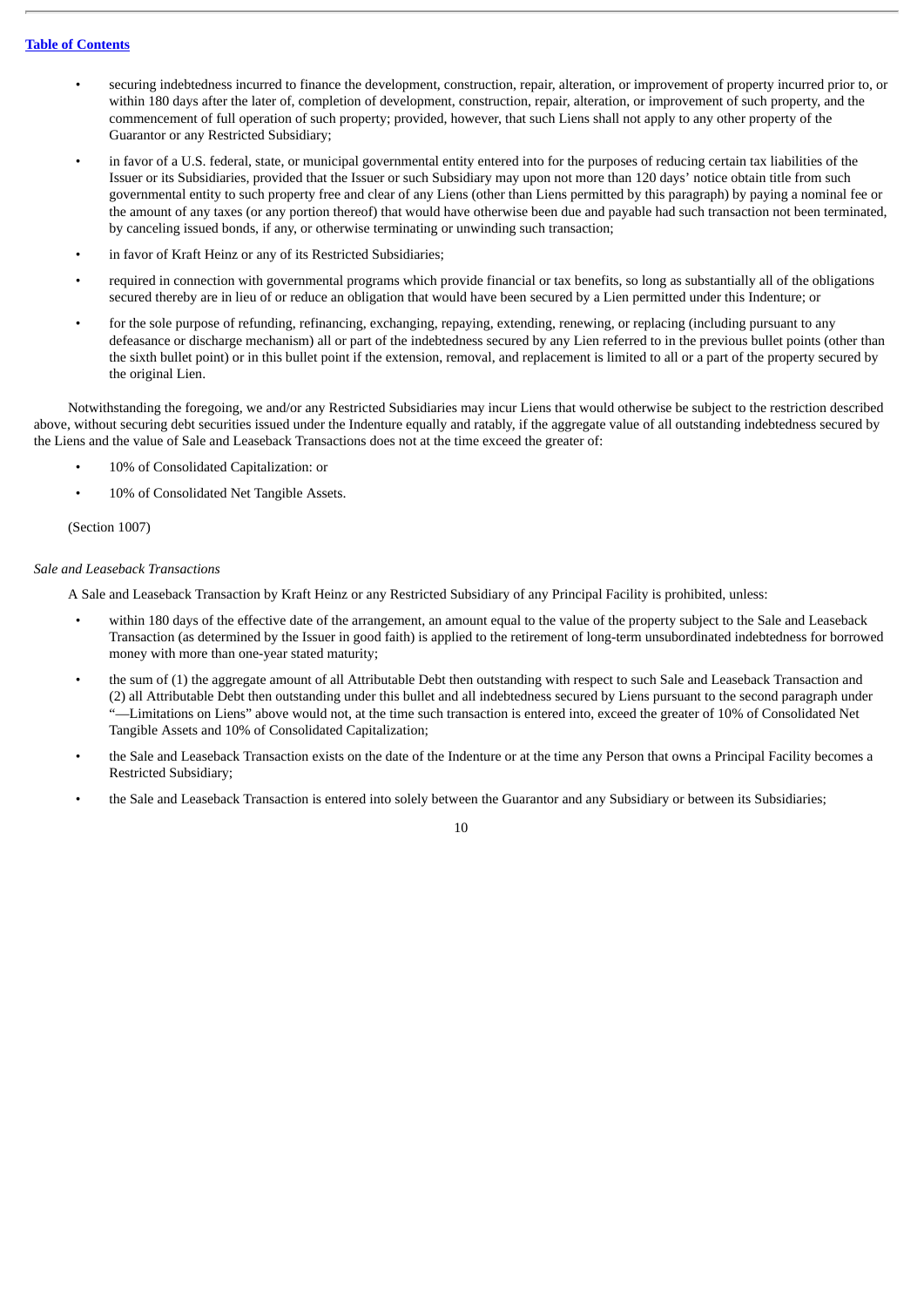- the Sale and Leaseback Transaction is with a governmental authority that provides financial or tax benefits; or
- the Sale and Leaseback Transaction is entered into within 180 days after the initial acquisition of the Principal Facility subject to the Sale and Leaseback Transaction.

There are no other restrictive covenants in the Indenture. The Indenture will not require us to maintain any financial ratios or minimum levels of net worth or liquidity and does not restrict the payment of dividends or other distributions on our capital stock or the redemption or purchase of our capital stock.

(Section 1008)

#### **Defined Terms**

"**Attributable Debt**" means, with regard to a Sale and Leaseback Transaction with respect to a Principal Facility, an amount equal to the lesser of: (a) the fair market value of the property (as determined in good faith by Kraft Heinz's board of directors); and (b) the present value of the total net amount of rent payments to be made under the lease during its remaining term (including any period for which such lease has been extended and excluding any unexercised renewal or other extension options exercisable by the lessee, and excluding amounts on account of maintenance and repairs, services, taxes, and similar charges and contingent rents), discounted at the rate of interest set forth or implicit in the terms of the lease (or, if not practicable to determine such rate, the weighted average interest rate per annum borne by the debt securities then outstanding), compounded semiannually.

"**Consolidated Capitalization**" means the total assets appearing on the Guarantor's most recent available consolidated balance sheet, less:

- current liabilities reflected on such consolidated balance sheet, including liabilities for indebtedness maturing more than 12 months from the date of the original creation thereof, but maturing within 12 months from the date of such consolidated balance sheet; and
- deferred income tax liabilities reflected in such consolidated balance sheet.

"**Consolidated Net Tangible Assets**" means the excess of all assets over current liabilities appearing on the Guarantor's most recent available consolidated balance sheet, less goodwill and other intangible assets and the minority interests of others in Subsidiaries.

"**Lien**" means any mortgage or deed of trust, charge, pledge, lien (statutory or otherwise), privilege, security interest, assignment, easement, hypothecation, claim, preference, priority or other encumbrance upon or with respect to any property of any kind (including any conditional sale, capital lease or other title retention agreement, any leases in the nature thereof) real or personal, moveable or immovable, now owned or hereafter acquired; provided, however, that in no event shall an operating lease be deemed to constitute a Lien.

"**Person**" means any individual, firm, corporation, partnership, association, joint venture, tribunal, trust, government or political subdivision or agency or instrumentality thereof, or any other entity or organization.

"**Principal Facility**" means all real property owned and operated by the Guarantor or any Subsidiary located within the United States and constituting part of any manufacturing plant or distribution facility, including all attached plumbing, electrical, ventilating, heating, cooling, lighting and other utility systems, ducts and pipes but excluding trade fixtures (unless their removal would cause substantial damage to the manufacturing plant or distribution facility), business machinery, equipment, motorized vehicles, tools, supplies and materials, security systems, cameras, inventory and other personal property and materials; provided, however, that no manufacturing plant or distribution facility will be a Principal Facility unless its net book value exceeds 2% of Consolidated Net Tangible Assets.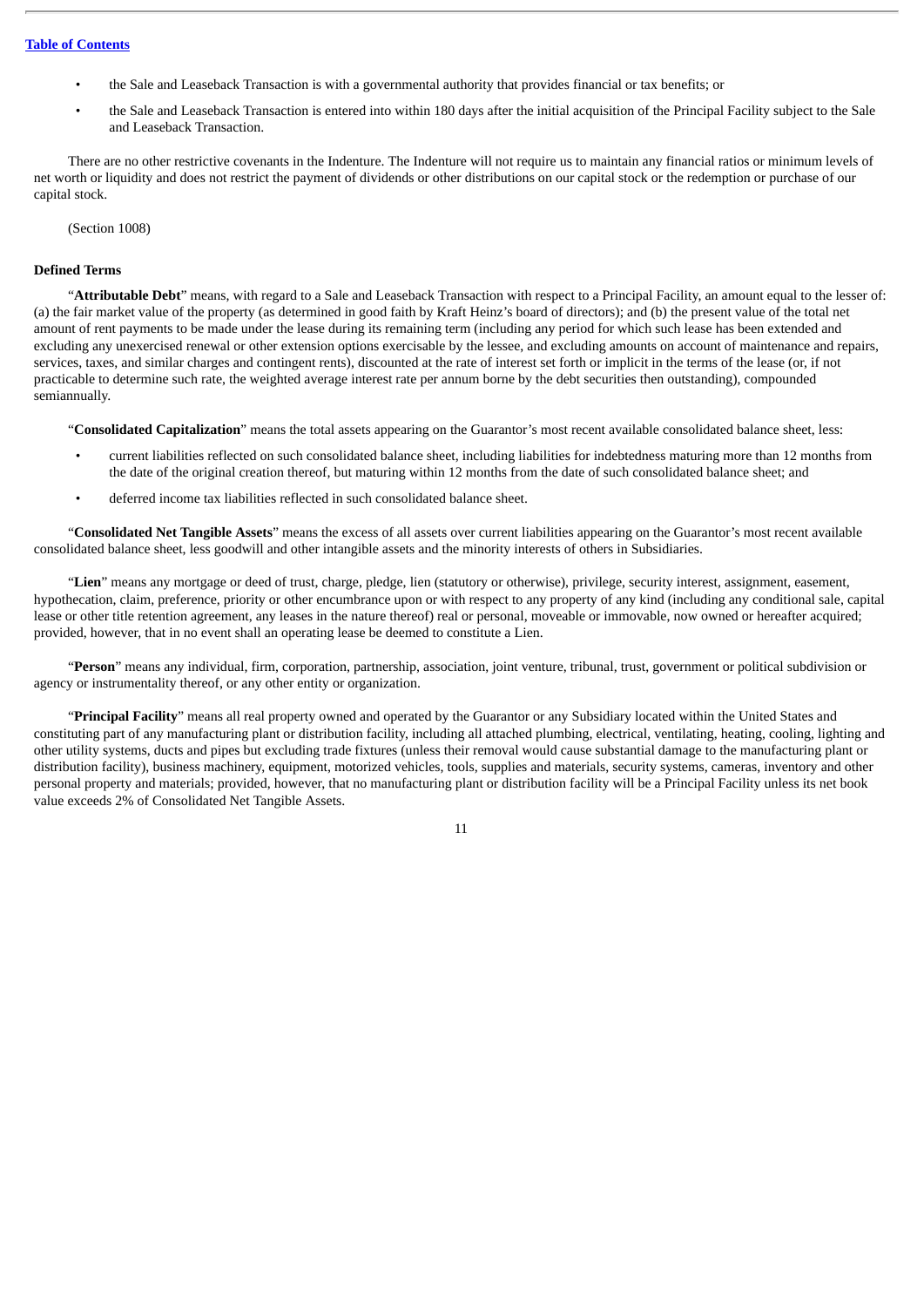"**Restricted Subsidiary**" means any Subsidiary of the Guarantor (a) substantially all the property of which is located, or substantially all the business of which is carried on, within the United States and (b) that owns a Principal Facility.

"**Sale and Leaseback Transaction**" means the sale or transfer of a Principal Facility with the intention of taking back a lease of the property, except (i) a lease for a temporary period of less than three years, including renewals, with the intent that the use by the Guarantor or any Restricted Subsidiary will be discontinued on or before the expiration of such period or (ii) a lease between the Guarantor and one or more of its Subsidiaries or between one or more Subsidiaries of the Guarantor.

"**Subsidiary**" means, with respect to any Person, any corporation, association, partnership or other business entity of which more than 50% of the total voting power is at the time owned or controlled, directly or indirectly, by: (1) such Person, (2) such Person and one or more Subsidiaries of such Person or (3) one or more Subsidiaries of such Person. Unless otherwise specified or the context shall otherwise require, "**Subsidiary**" means a Subsidiary of the Guarantor.

#### (Section 101)

#### **Global Securities**

We may issue the debt securities in whole or in part in the form of one or more global securities that will be deposited with, or on behalf of, a depositary identified in the applicable prospectus supplement.

We may issue the global securities in either registered or bearer form and in either temporary or permanent form. We will describe the specific terms of the depositary arrangement with respect to a series of debt securities in the applicable prospectus supplement. We anticipate that the following provisions will apply to all depositary arrangements.

Once a global security is issued, the depositary will credit on its book-entry system the respective principal amounts of the individual debt securities represented by that global security to the accounts of institutions that have accounts with the depositary. These institutions are known as participants.

The underwriters for the debt securities will designate the accounts to be credited. However, if we have offered or sold the debt securities either directly or through agents, we or the agents will designate the appropriate accounts to be credited.

Ownership of beneficial interests in a global security will be limited to participants or persons that may hold beneficial interests through participants. Ownership of beneficial interests in a global security will be shown on, and the transfer of that ownership will be effected only through, records maintained by the depositary's participants or persons that may hold through participants. The laws of some states require that certain purchasers of debt securities take physical delivery of such securities. Those laws may limit the market for beneficial interests in a global security.

So long as the depositary for a global security, or its nominee, is the registered owner of a global security, the depositary or nominee will be considered the sole owner or holder of the debt securities represented by the global security for all purposes under the Indenture. Except as provided in the applicable prospectus supplement, owners of beneficial interests in a global security will not:

- be entitled to have debt securities represented by global securities registered in their names;
- receive or be entitled to receive physical delivery of debt securities in definitive form; and
- be considered owners or holders of these debt securities under the Indenture.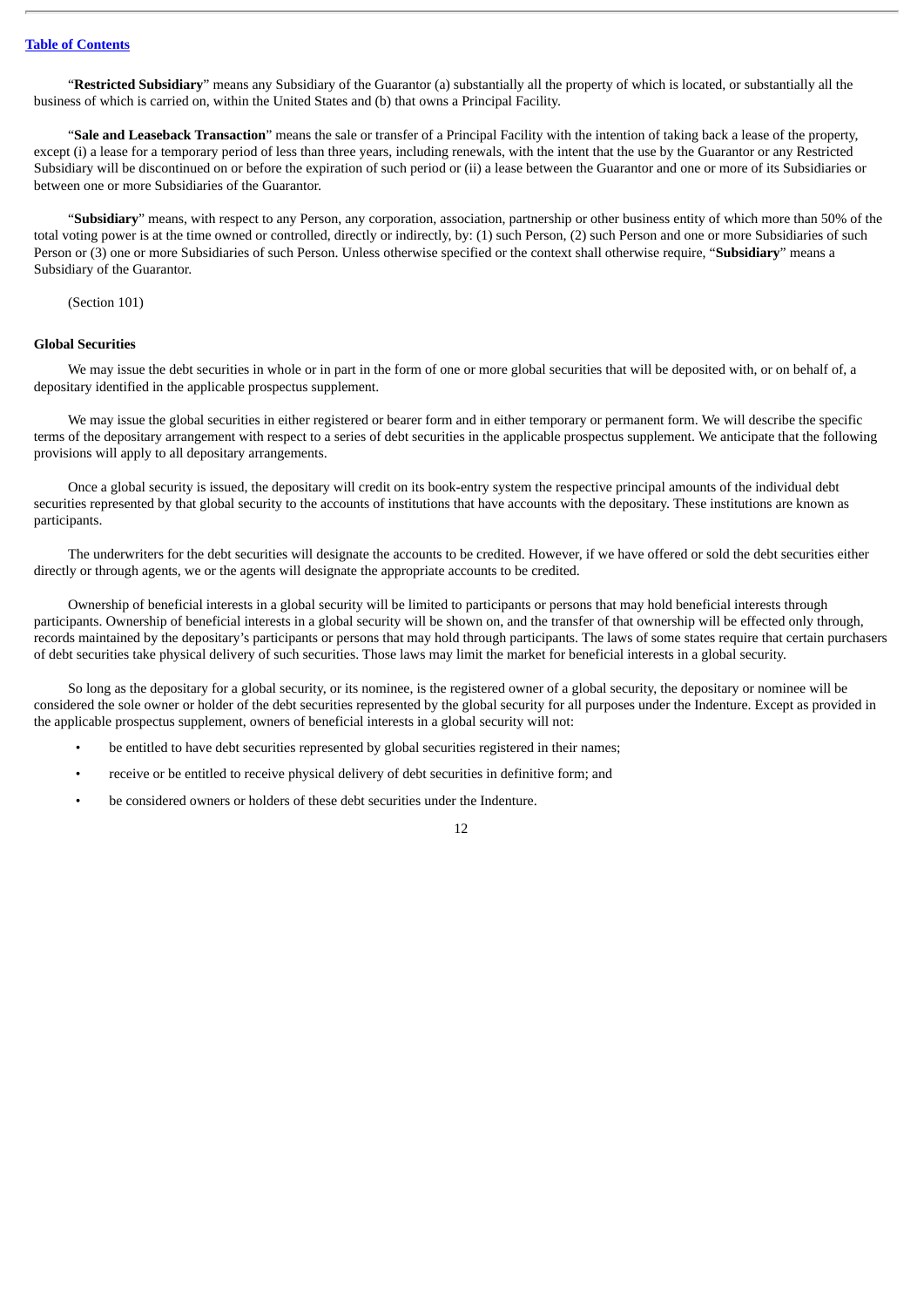Payments of principal of, and any premium and interest on, the individual debt securities registered in the name of the depositary or its nominee will be made to the depositary or its nominee as the registered owner of that global security.

Neither we nor the trustee will have any responsibility or liability for any aspect of the records relating to, or payments made on account of, beneficial ownership interests of a global security, or for maintaining, supervising, or reviewing any records relating to beneficial ownership interests and we and the trustee each may act or refrain from acting without liability on any information provided by the depositary.

We expect that the depositary, after receiving any payment of principal of, and any premium and interest on, a global security, will immediately credit the accounts of the participants with payments in amounts proportionate to their respective holdings in principal amount of beneficial interest in a global security as shown on the records of the depositary. We also expect that payments by participants to owners of beneficial interests in a global security will be governed by standing customer instructions and customary practices, as is now the case with debt securities held for the accounts of customers in bearer form or registered in "street name," and will be the responsibility of such participants.

Debt securities represented by a global security will be exchangeable for debt securities in definitive form of like tenor in authorized denominations only if:

- the depositary notifies us that it is unwilling or unable to continue as the depositary and a successor depositary is not appointed by us within 90 days;
- we deliver to the trustee for debt securities of such series in registered form a company order stating that the debt securities of such series shall be exchangeable; or
- an Event of Default has occurred and is continuing with respect to debt securities of such series.

Unless and until a global security is exchanged in whole or in part for debt securities in definitive certificated form, it may not be transferred or exchanged except as a whole by the depositary.

#### **Registration of Transfer**

You may transfer or exchange certificated debt securities at any office that we maintain for this purpose in accordance with the terms of the Indenture. We will not charge a service fee for any transfer or exchange of certificated debt securities, but we may require payment of a sum sufficient to cover any tax or other governmental charge that we are required to pay in connection with a transfer or exchange. (Section 305)

You may effect the transfer of certificated debt securities and the right to receive the principal of, and any premium and interest on, certificated debt securities only by surrendering the certificate representing those certificated debt securities and either reissuance by us or the trustee of the certificate to the new holder or the issuance by us or the trustee of a new certificate to the new holder.

We are not required to:

- issue, register the transfer of, or exchange debt securities of any series during a period beginning at the opening of business 15 days before the day we transmit a notice of redemption of the debt securities of the series selected for redemption and ending at the close of business on the day of the transmission;
- register the transfer of or exchange any debt security so selected for redemption in whole or in part, except the unredeemed portion of any debt security being redeemed in part; or
- exchange any bearer debt securities selected for redemption except if a bearer debt security is exchanged for a registered debt security of the same tenor that is simultaneously surrendered for redemption.

(Section 305)

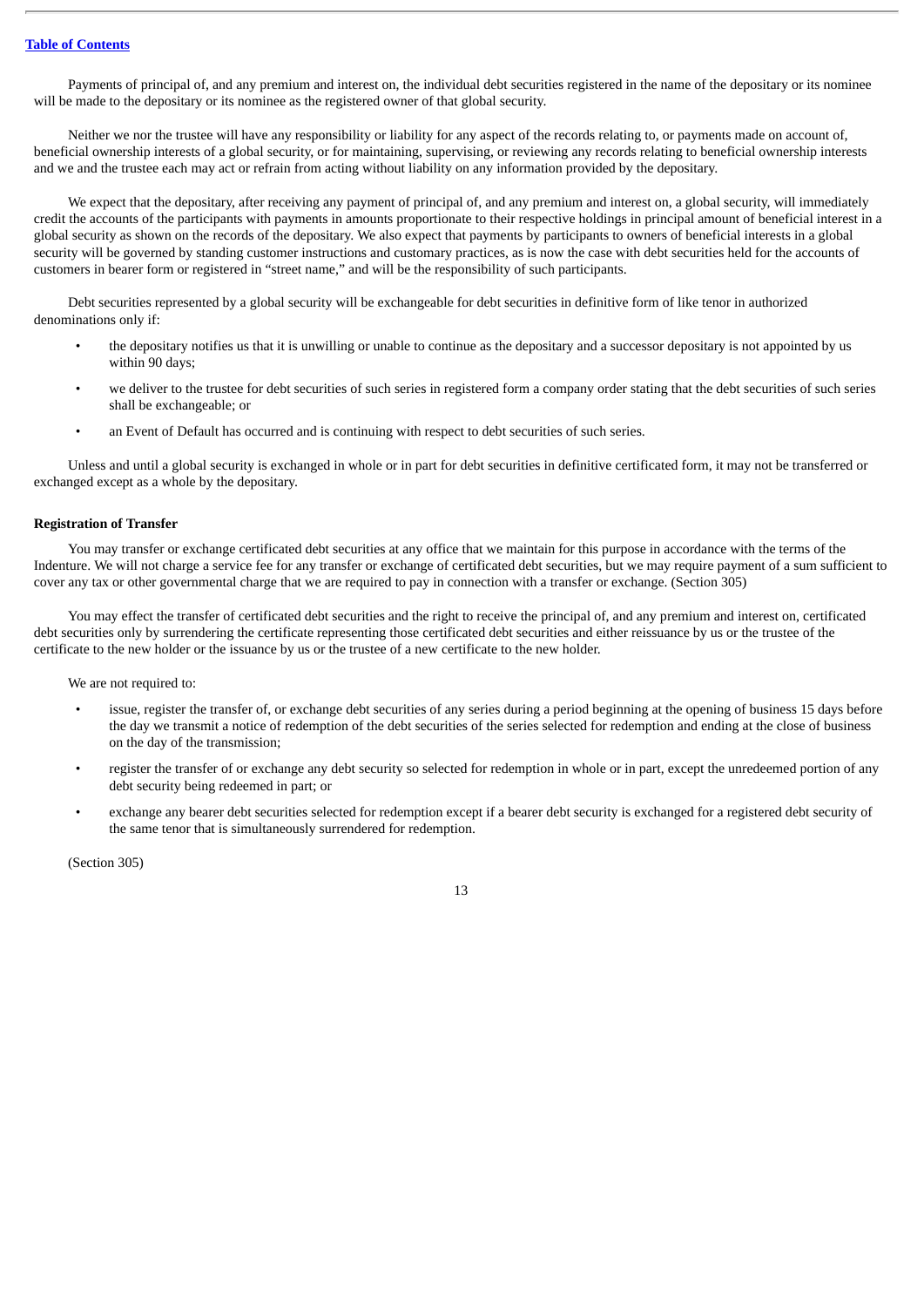#### **Exchange**

At your option, you may exchange your registered debt securities of any series, except a global security, for an equal principal amount of other registered debt securities of the same series having authorized denominations upon surrender to our designated agent.

We may at any time exchange debt securities issued as one or more global securities for an equal principal amount of debt securities of the same series in definitive registered form. In this case, we will deliver to the holders new debt securities in definitive registered form in the same aggregate principal amount as the global securities being exchanged.

The depositary of the global securities may also decide at any time to surrender one or more global securities in exchange for debt securities of the same series in definitive registered form, in which case we will deliver the new debt securities in definitive form to the persons specified by the depositary, in an aggregate principal amount equal to, and in exchange for, each person's beneficial interest in the global securities.

Notwithstanding the above, we will not be required to exchange any debt securities if, as a result of the exchange, we would suffer adverse consequences under any United States law or regulation. (Section 305)

#### **Defeasance**

Unless otherwise specified in the prospectus supplement, we can terminate all of our obligations under the Indenture with respect to an applicable series of debt securities, other than the obligation to pay the principal of, and any premium and interest on, the debt securities and certain other obligations, at any time by:

- depositing money or United States government obligations with the trustee in an amount sufficient to pay the principal of, and any premium and interest on, the debt securities to their maturity; and
- complying with certain other conditions, including delivery to the trustee of an opinion of counsel to the effect that holders of debt securities will not recognize income, gain, or loss for United States federal income tax purposes as a result of our defeasance.

In addition, unless otherwise specified in the prospectus supplement, we can terminate all of our obligations, with minor exceptions, under the Indenture with respect to the debt securities, including the obligation to pay the principal of, and any premium and interest on, the debt securities, at any time by:

- depositing money or United States government obligations with the trustee in an amount sufficient to pay the principal of, and the interest and any premium on, the debt securities to their maturity; and
- complying with certain other conditions, including delivery to the trustee of an opinion of counsel stating that there has been a ruling by the Internal Revenue Service, or a change in the United States federal tax law since the date of the Indenture, to the effect that holders of debt securities will not recognize income, gain, or loss for United States federal income tax purposes as a result of our defeasance.

(Sections 402-404)

#### **Payments of Unclaimed Moneys**

Moneys deposited with the trustee or any paying agent for the payment of principal of, or any premium and interest on, any debt securities that remain unclaimed for two years will be repaid to us at our written request, unless the law requires otherwise. If this happens and you want to claim these moneys, you must look to us and not to the trustee or paying agent. (Section 409)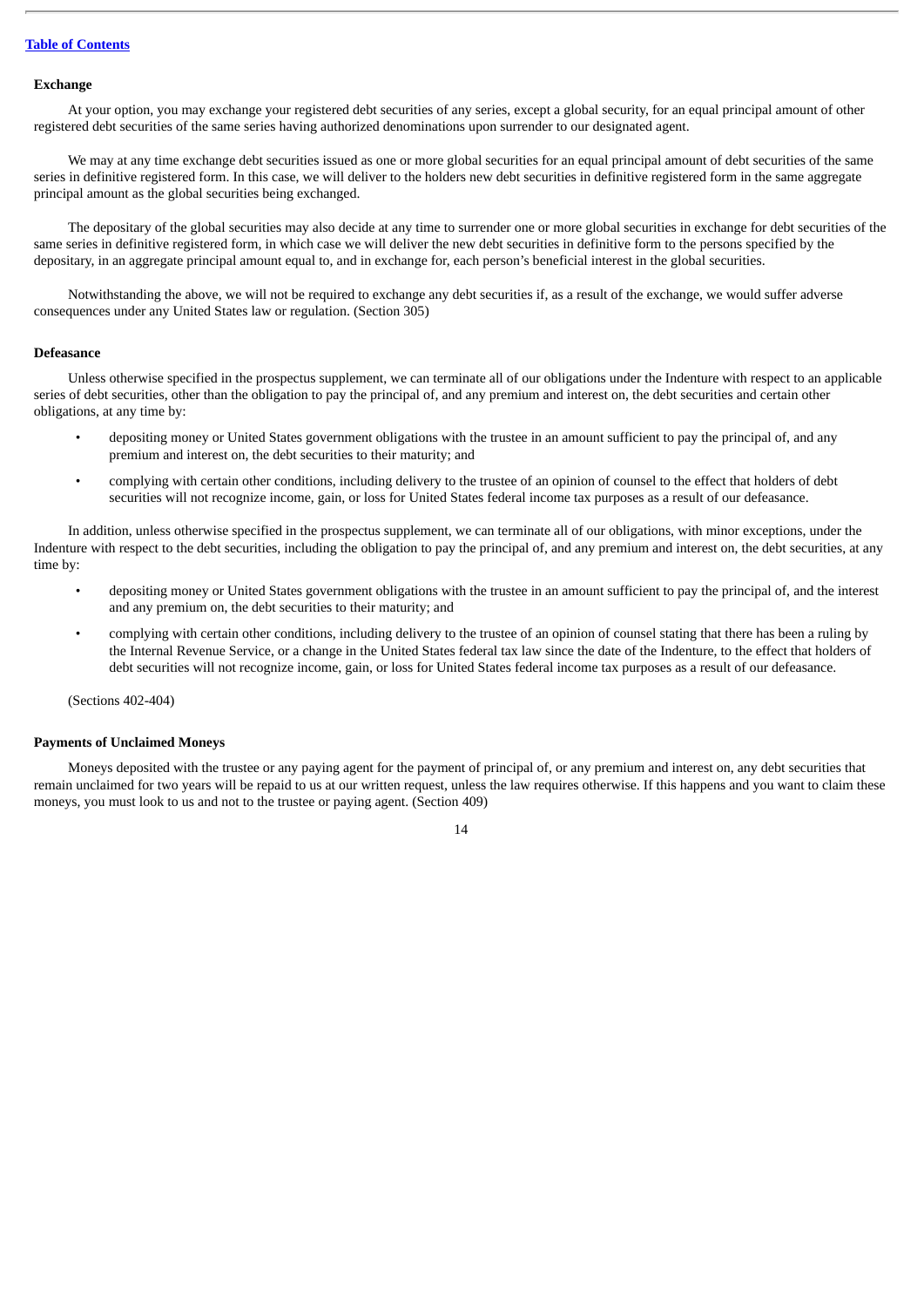#### **Supplemental Indentures Not Requiring Consent of Holders**

Without the consent of any holders of debt securities, we and the trustee may supplement the Indenture, among other things, to:

- pledge property to the trustee as security for the debt securities;
- reflect that another entity has succeeded us and assumed the covenants and obligations of us under the debt securities and the Indenture;
- cure any ambiguity or inconsistency in the Indenture or in the debt securities or make any other provisions with respect to matters or questions arising under the Indenture, as long as the interests of the holders of the debt securities are not adversely affected in any material respect;
- issue and establish the form and terms of any additional series of debt securities as provided in the Indenture;
- add to our covenants further covenants for the benefit of the holders of debt securities, and if the covenants are for the benefit of less than all series of debt securities, stating which series are entitled to benefit;
- add any additional event of default and if the new event of default applies to fewer than all series of debt securities, stating to which series it applies;
- change the trustee or provide for an additional trustee;
- provide additional provisions for bearer debt securities so long as the action does not adversely affect the interests of holders of any debt securities in any material respect;
- add guarantees with respect to the securities of such series or confirm and evidence the release, termination, or discharge of any such guarantee when such release is permitted by the Indenture; or
- modify the Indenture as may be necessary or desirable in accordance with amendments to the TIA.

(Section 901)

#### **Supplemental Indentures Requiring Consent of Holders**

With the consent of the holders of a majority in principal amount of each series of the debt securities that would be affected by a modification of the Indenture, the Indenture permits us and the trustee to supplement the Indenture or modify in any way the terms of the Indenture or the rights of the holders of the debt securities of such series. However, without the consent of each holder of all of the debt securities affected by that modification, we and the trustee may not:

- modify the maturity date of, or reduce the principal of, or premium on, or change the stated final maturity of, any debt security;
- reduce the rate of or change the time for payment of interest on any debt security or, in the case of OID debt securities, reduce the rate of accretion of the OID;
- change any of our obligations to pay additional amounts under the Indenture;
- reduce or alter the method of computation of any amount payable upon redemption, repayment, or purchase of any debt security by us, or the time when the redemption, repayment, or purchase may be made;
- make the principal or interest on any debt security payable in a currency other than that stated in the debt security or change the place of payment;
- reduce the amount of principal due on an OID debt security upon acceleration of maturity or provable in bankruptcy or reduce the amount payable under the terms of an indexed debt security upon acceleration of maturity or provable in bankruptcy;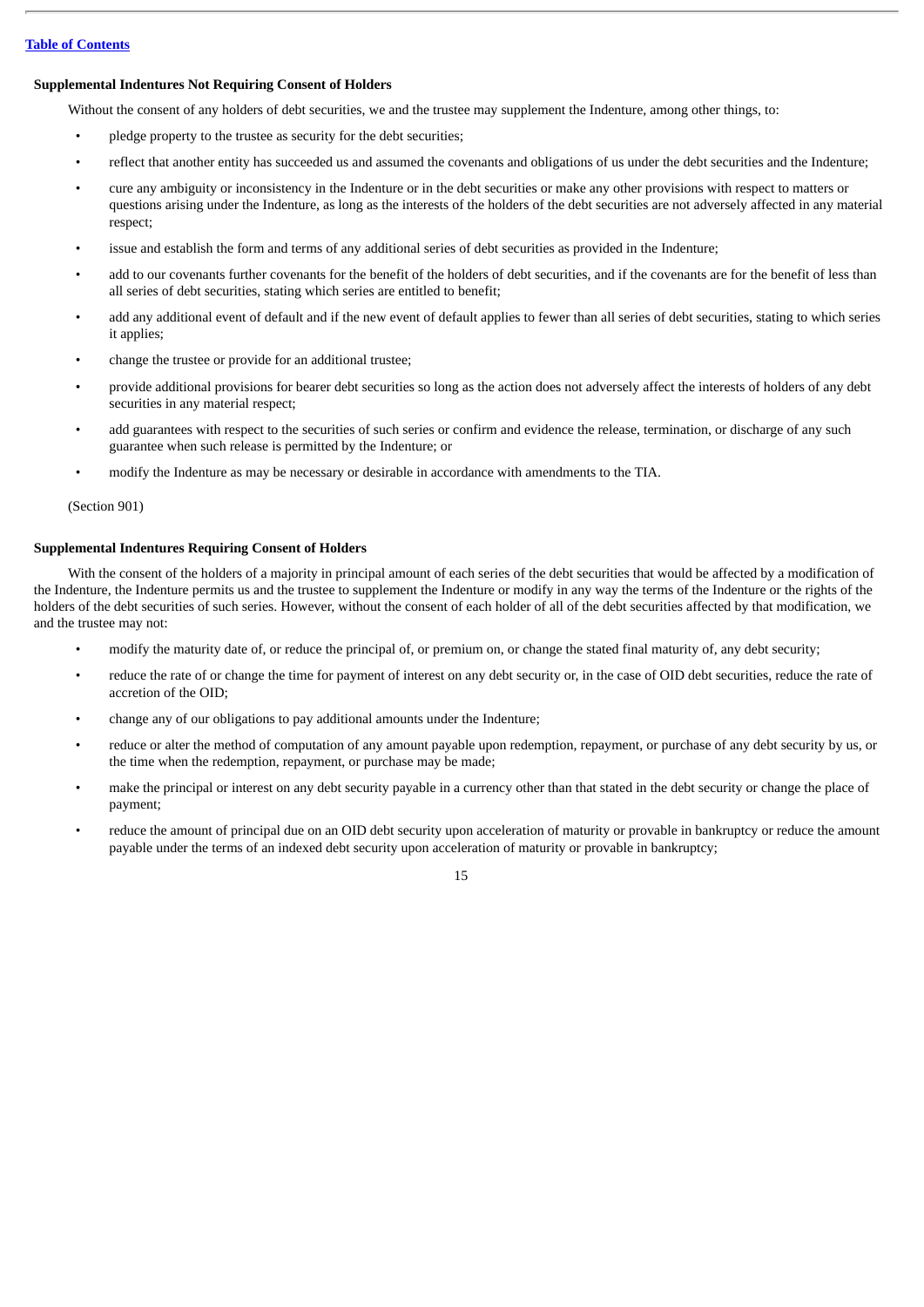- impair any right of repayment or purchase at the option of any holder of debt securities;
- reduce the right of any holder of debt securities to receive or sue for payment of the principal or interest on a debt security that would be due and payable at the maturity thereof or upon redemption or adversely affect any applicable right to convert or exchange any debt securities into other securities;
- make any change in the ranking or priority of any debt security that would adversely affect the holders of the debt security; or
- reduce the percentage in principal amount of the outstanding debt securities of any series, the consent of whose holders is required to supplement the Indenture or to waive any of its provisions.

#### (Section 902)

A supplemental indenture that modifies or eliminates a provision intended to benefit the holders of one series of debt securities will not affect the rights under the Indenture of holders of other series of debt securities.

#### **Redemption**

The specific terms of any redemption of a series of debt securities will be contained in the prospectus supplement for that series. Generally, we must send notice of redemption to the holders at least 30 days but not more than 60 days prior to the redemption date. The notice will specify:

- the principal amount being redeemed;
- the redemption date;
- the redemption price;
- the place or places of payment;
- the CUSIP number of the debt securities being redeemed;
- if less than all outstanding debt securities of a particular series are to be redeemed, the identification of the particular debt securities to be redeemed, including the CUSIP number;
- whether the redemption is pursuant to a sinking fund;
- that on the redemption date, interest or, in the case of OID debt securities, OID will cease to accrue; and
- if bearer debt securities are being redeemed, that those bearer debt securities must be accompanied by all coupons maturing after the redemption date or the amount of the missing coupons will be deducted from the redemption price, or indemnity must be furnished, and whether those bearer debt securities may be exchanged for registered debt securities not being redeemed.

#### (Section 1104)

Prior to 10:00 a.m. New York City time on any redemption date, we will deposit an amount of money with the trustee or with a paying agent sufficient to pay the redemption price. (Section 1105)

If less than all the debt securities are being redeemed, the trustee shall select the debt securities to be redeemed using a method it considers fair. (Section 1103)

After the redemption date, holders of debt securities that were redeemed will have no rights with respect to the debt securities except the right to receive the redemption price and any unpaid interest to the redemption date. (Section 1106)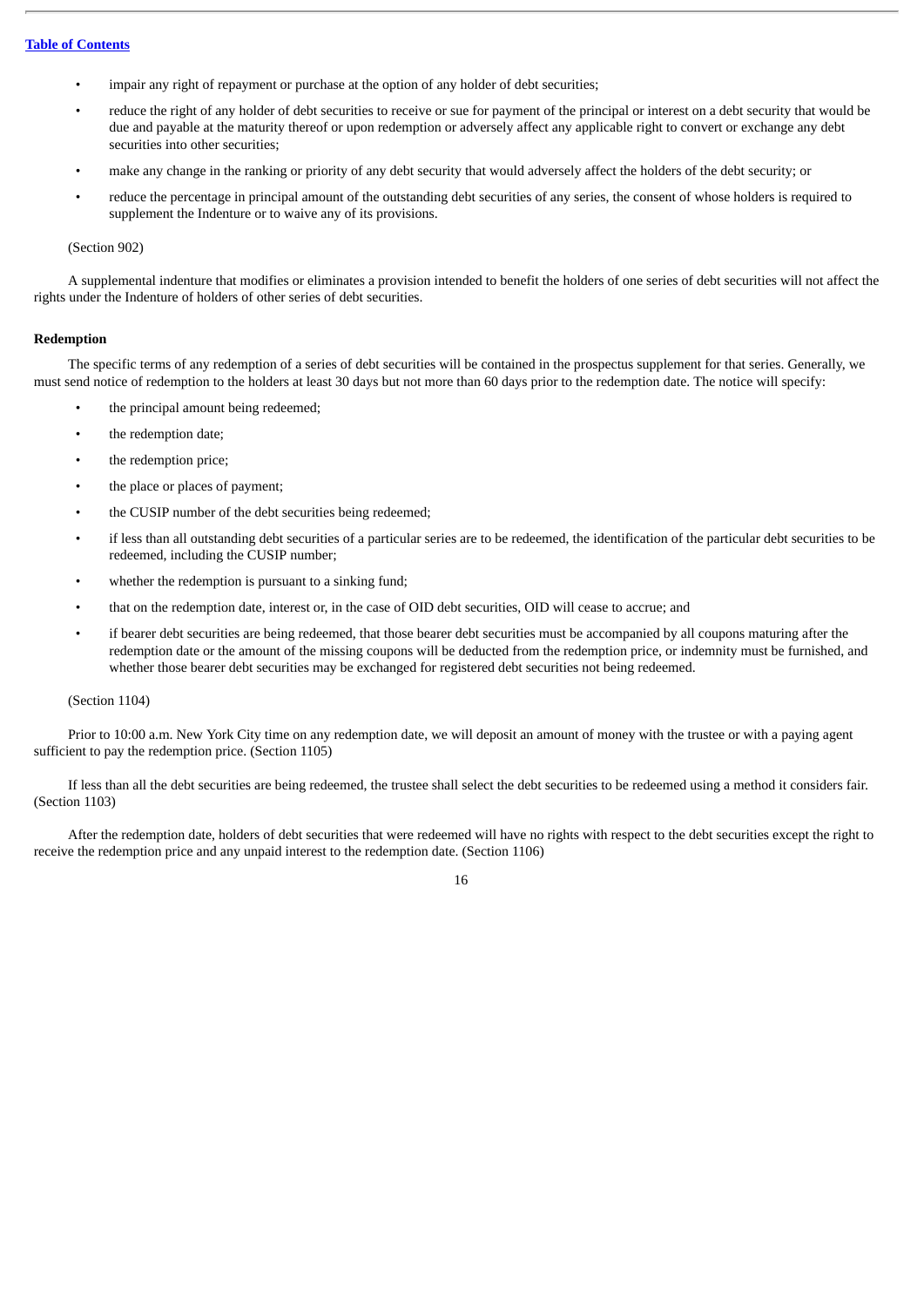#### **Concerning the Trustee**

Deutsche Bank Trust Company Americas is the trustee under the Indenture. Deutsche Bank Trust Company Americas has performed and will perform other services for us and certain of our subsidiaries in the normal course of its business.

#### **Governing Law**

The laws of the State of New York govern the Indenture and will govern the debt securities. (Section 112)

#### **DESCRIPTION OF KRAFT HEINZ CAPITAL STOCK**

<span id="page-19-0"></span>Kraft Heinz is authorized to issue five billion (5,000,000,000) shares of common stock, par value \$0.01 per share, and nine hundred twenty thousand (920,000) shares of preferred stock, par value \$0.01 per share. As of May 19, 2022, there were 1,224,044,631 shares of common stock outstanding and no shares of preferred stock outstanding.

Under Kraft Heinz's Second Amended and Restated Certificate of Incorporation (the "**Certificate of Incorporation**"), Kraft Heinz may issue preferred stock in one or more series, with preferences, limitations, and rights as authorized by Kraft Heinz's board of directors (the "**Board**"), to the extent permitted by Delaware law. Kraft Heinz will distribute a prospectus supplement with regard to any series of preferred stock offered under this prospectus. Any applicable prospectus supplement will describe, as to the preferred stock to which it relates, the title of the series, voting rights of the holders, dividends, if any, payable with regard to the series, redemption terms, liquidation preference, conversion rights, and any other material terms of the series. The powers (including voting, if any), preferences, and relative, participating, optional, and other special rights of each series of preferred stock, and the qualifications, limitations, or restrictions thereof, if any, may differ from those of any and all other classes and series of preferred stock at any time outstanding. The issuance of preferred stock may adversely affect the rights of Kraft Heinz's common stockholders by, among other things:

- restricting dividends on the common stock;
- diluting the voting power of the common stock;
- impairing the liquidation rights of the common stock; or
- delaying or preventing a change in control without further action by the stockholders.

As a result of these or other factors, the issuance of preferred stock could have an adverse impact on the market price of Kraft Heinz's common stock. Kraft Heinz's common stock is listed on The Nasdaq Stock Market LLC and trades under the ticker symbol "**KHC**." All outstanding shares of common stock are validly issued, fully paid, and nonassessable. The description of the terms of Kraft Heinz's preferred stock and common stock is not complete and is qualified in its entirety by reference to the Certificate of Incorporation and Amended and Restated By-Laws (the "**By-Laws**"). To find out where copies of these documents can be obtained, please see the section of this prospectus entitled "**Where You Can Find More Information**."

#### **Dividend and Liquidation Rights**

Subject to the preferences applicable to any shares of preferred stock outstanding at any time, holders of Kraft Heinz's common stock are entitled to receive dividends when and as declared by the Board from assets or funds legally available therefore. The timing, declaration, amount, and payment of future dividends will depend on our financial condition, earnings, capital requirements, and debt service obligations, as well as legal requirements, regulatory constraints, industry practice, and other factors that the Board deems relevant. The Board will make all decisions regarding the payment of dividends from time to time in accordance with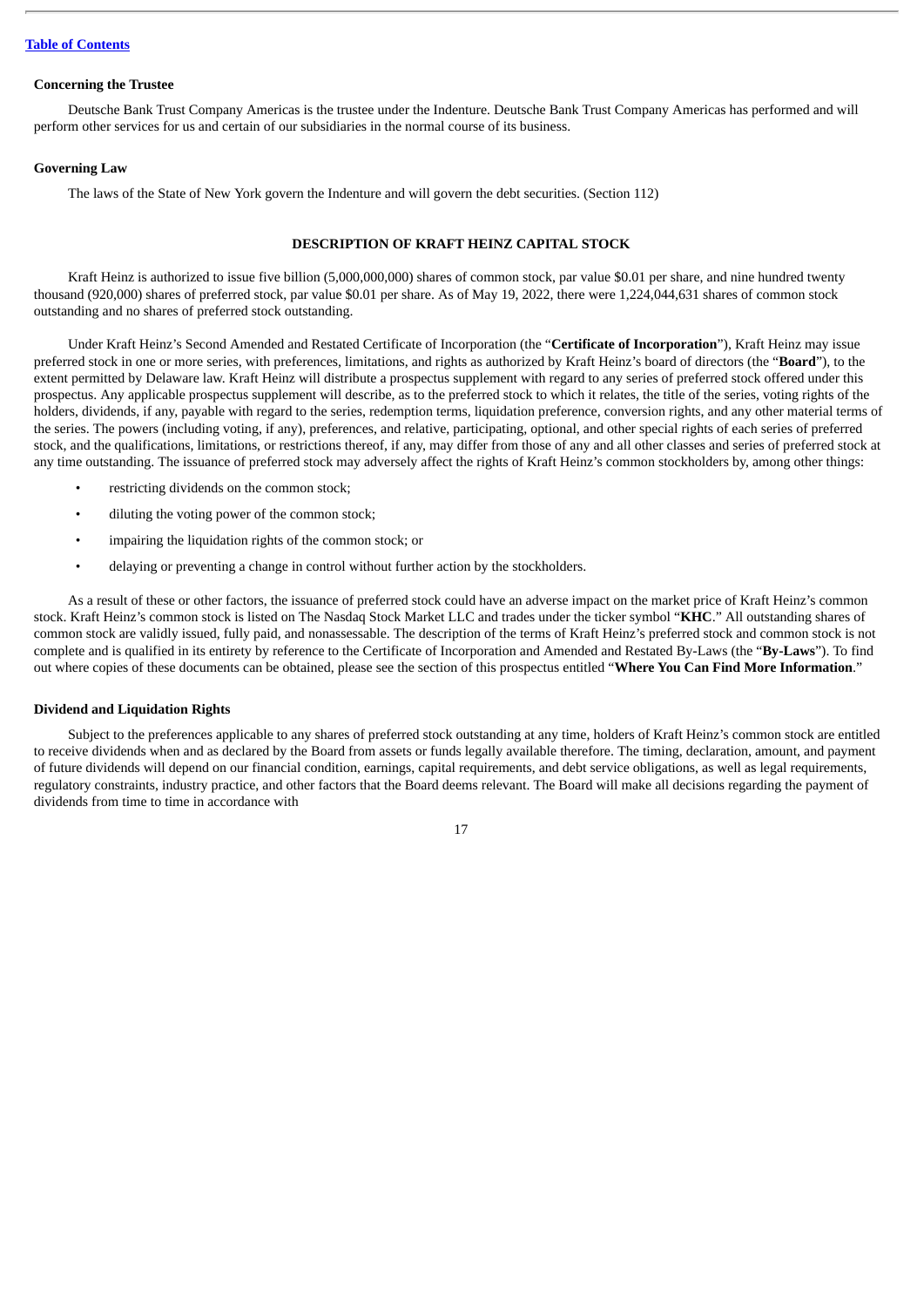applicable law. Subject to any preferential liquidation rights of holders of preferred stock that may be outstanding, upon Kraft Heinz's dissolution, the holders of Kraft Heinz's common stock will be entitled to share ratably in our assets legally available for distribution to Kraft Heinz's stockholders.

#### **Voting and Other Rights**

Each share of Kraft Heinz's common stock outstanding is entitled to one vote on all matters on which stockholders generally are entitled to vote. However, except as required by law, holders of common stock are not entitled to vote on any amendment to the Certificate of Incorporation that relates solely to the terms of one or more outstanding class or series of preferred stock if the holders of such affected class or series are entitled, either separately or together with the holders of one or more other such class or series, to vote thereon pursuant to the Certificate of Incorporation or the Delaware General Corporation Law.

The By-Laws provide that, except as required by law, the Certificate of Incorporation or the rules of any stock exchange upon which Kraft Heinz's capital stock is listed, all corporate actions to be taken by vote of the stockholders shall be authorized by a majority of the votes cast by the stockholders entitled to vote thereon who are present in person or represented by proxy, and where a separate vote by class or series is required, a majority of the votes cast by the stockholders of such class or series who are present in person or represented by proxy shall be the act of such class or series; provided that the election of directors shall be determined by the vote of a majority of the votes cast or a plurality.

The holders of Kraft Heinz's common stock have no preemptive rights and no rights to convert their common stock into any other securities. Kraft Heinz's common stock is not subject to any redemption or sinking fund provisions.

#### Anti-takeover Effects of Certain Provisions of the Kraft Heinz Certificate of Incorporation and the Kraft Heinz By-Laws

#### *General*

The Certificate of Incorporation and the By-Laws contain provisions that are intended to enhance the likelihood of continuity and stability in the composition of the Board and that could make it more difficult to acquire control of the Company by means of a tender offer, open market purchases, a proxy contest, or otherwise. A description of these provisions is set forth below.

#### *No Cumulative Voting*

Under Delaware law, the right to vote cumulatively does not exist unless the certificate of incorporation specifically authorizes cumulative voting. The Certificate of Incorporation does not grant stockholders the right to vote cumulatively.

#### *Blank Check Preferred Stock*

We believe that the availability of the preferred stock under the Certificate of Incorporation provides Kraft Heinz with flexibility in addressing corporate issues that may arise. Having these authorized shares available for issuance will allow Kraft Heinz to issue shares of preferred stock without the expense and delay of a special stockholders' meeting. The authorized shares of preferred stock, as well as shares of common stock, will be available for issuance without further action by Kraft Heinz's shareholders, with the exception of any actions required by applicable law or the rules of any stock exchange on which Kraft Heinz's securities may be listed. The Board will have the power, subject to applicable law, to issue classes or series of preferred stock that could, depending on the terms of the class or series, impede the completion of a merger, tender offer, or other takeover attempt.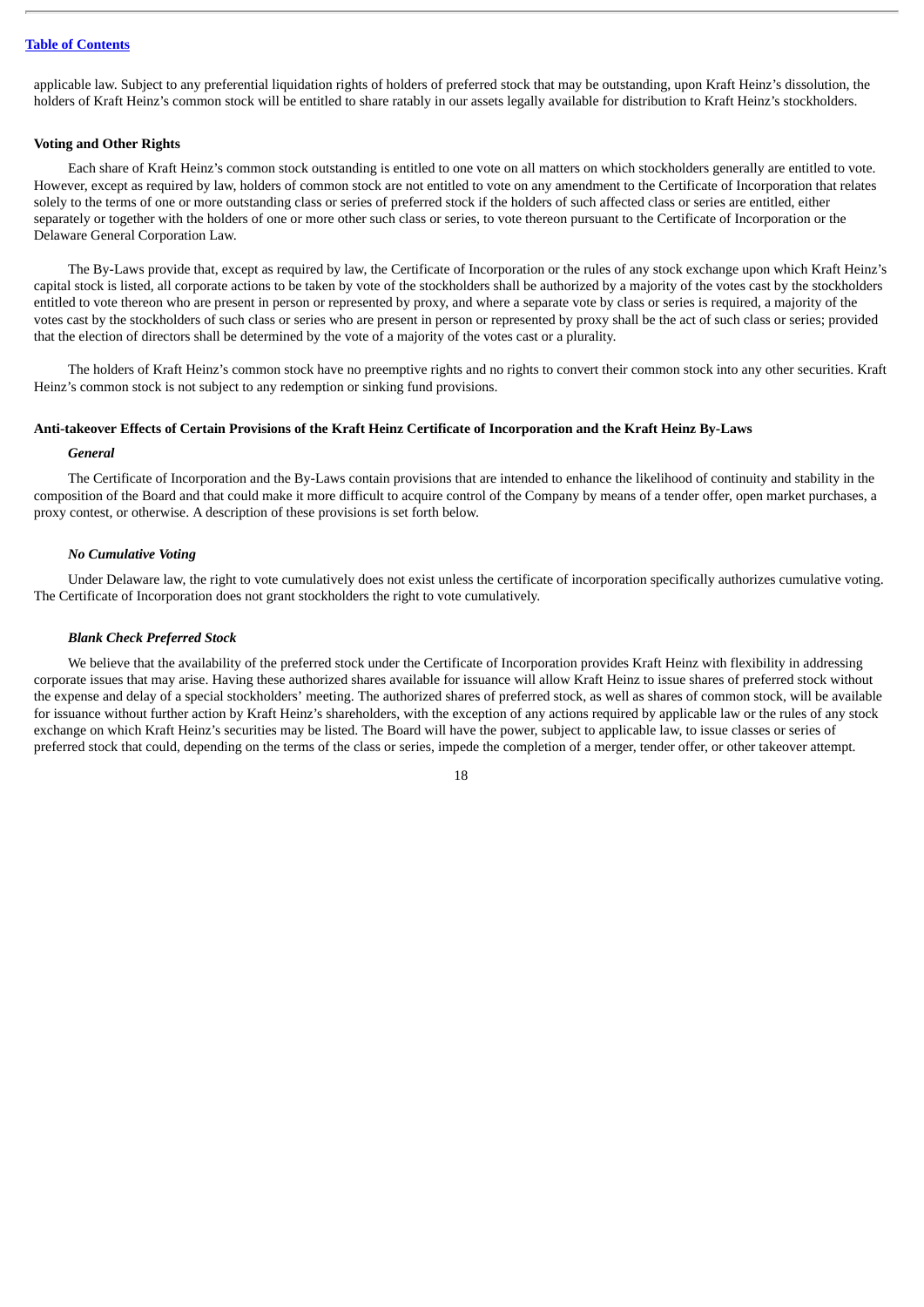#### *Stockholder Action by Written Consent*

The Certificate of Incorporation provides that any action required or permitted to be taken at any annual or special meeting of the stockholders of Kraft Heinz may be taken without a meeting, without prior notice, and without a vote if a consent or consents in writing, setting forth the action so taken, are signed by the holders of outstanding capital stock of Kraft Heinz having not less than the minimum number of votes necessary to authorize such action at a meeting at which all shares of capital stock entitled to vote thereon were present and voted.

#### **Transfer Agent**

The transfer agent and registrar for Kraft Heinz common stock is EQ Shareowner Services.

#### **DESCRIPTION OF OTHER SECURITIES**

<span id="page-21-0"></span>We will set forth in the applicable prospectus supplement or a post-effective amendment to our registration statement, a description of any other debt securities, preferred stock, depositary shares, warrants, purchase contracts, guarantees, or units that we or any selling securityholder may offer pursuant to this prospectus.

#### **SELLING SECURITYHOLDERS**

<span id="page-21-1"></span>The selling securityholders may from time to time offer and sell any shares of Kraft Heinz common stock pursuant to this prospectus. We have agreed to pay all fees and expenses incident to the registration and listing of the shares of common stock owned by the selling securityholders.

The selling securityholders initially acquired the shares covered by this prospectus in July 2015, in connection with the consummation of the merger of Kraft Foods Group, Inc. with and into a wholly owned subsidiary of H.J. Heinz Holding Corporation. The selling securityholders may at any time and from time to time offer and sell pursuant to this prospectus any or all of the shares of Kraft Heinz common stock registered hereunder in any type of transaction as more fully described under "**Plan of Distribution**" in this prospectus.

Additional information about selling securityholders, if any, will be set forth in a prospectus supplement, in a post-effective amendment, or in other filings we make with the SEC under the Exchange Act that are incorporated by reference.

#### **PLAN OF DISTRIBUTION**

<span id="page-21-2"></span>We or the selling securityholders may sell the offered securities: (a) through agents; (b) through underwriters or dealers; (c) directly to one or more purchasers; or (d) through a combination of any of these methods of sale. Any selling securityholders will act independently of us in making decisions with respect to the timing, manner, and size of each sale of the securities covered by this prospectus. We will identify the specific plan of distribution, including any underwriters, dealers, agents, or direct purchasers and their compensation in a prospectus supplement.

Sales of shares of common stock and other securities also may be effected from time to time in one or more types of transactions (which may include block transactions, special offerings, exchange distributions, secondary distributions or purchases by a broker or dealer) on a national securities exchange or automated trading and quotation system on which the common stock or other securities are listed, in the over-the-counter market, in hedging or derivatives transactions, negotiated transactions, through options transactions relating to the shares (whether these options are listed on an options exchange or otherwise), through the settlement of short sales or a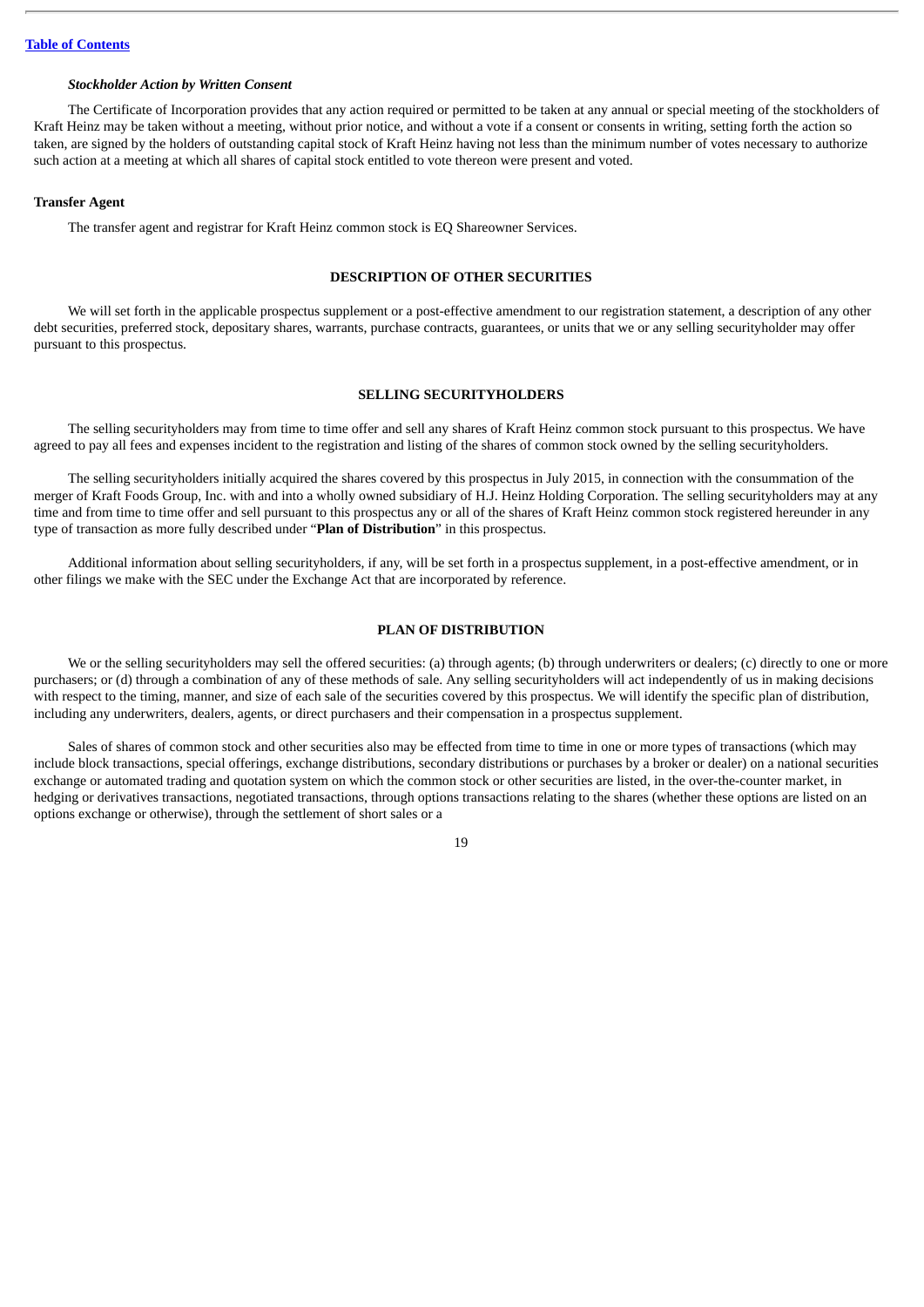combination of such methods of sale, at market prices prevailing at the time of sale, at negotiated prices or at fixed prices. The securities may also be exchanged for satisfaction of the selling securityholders' obligations or other liabilities to their creditors. Such transactions may or may not involve brokers or dealers. Any shares of common stock offered under this prospectus will be listed on The Nasdaq Stock Market LLC (or such other stock exchange or automated quotation system on which the common stock is listed), subject to official notice of issuance.

The selling securityholders might not sell any securities under this prospectus. In addition, any securities covered by this prospectus that qualify for sale pursuant to an exemption from the registration requirements of the Securities Act may be sold pursuant to such exemption rather than pursuant to this prospectus.

#### **EXPERTS**

<span id="page-22-0"></span>The financial statements and management's assessment of the effectiveness of internal control over financial reporting (which is included in Management's Report on Internal Control over Financial Reporting) incorporated in this Prospectus by reference to The Kraft Heinz Company's Annual Report on Form 10-K for the year ended December 25, 2021 have been so incorporated in reliance on the report of PricewaterhouseCoopers LLP, an independent registered public accounting firm, given on the authority of said firm as experts in auditing and accounting.

#### **VALIDITY OF THE SECURITIES**

<span id="page-22-1"></span>Unless otherwise stated in an applicable prospectus supplement, Gibson, Dunn & Crutcher LLP will pass upon the validity of the debt securities, depositary shares, warrants, purchase contracts, guarantees, common stock, preferred stock, and units. Certain matters involving the laws of Pennsylvania will be passed upon for us by McGuireWoods LLP, Pittsburgh, Pennsylvania, our Pennsylvania counsel.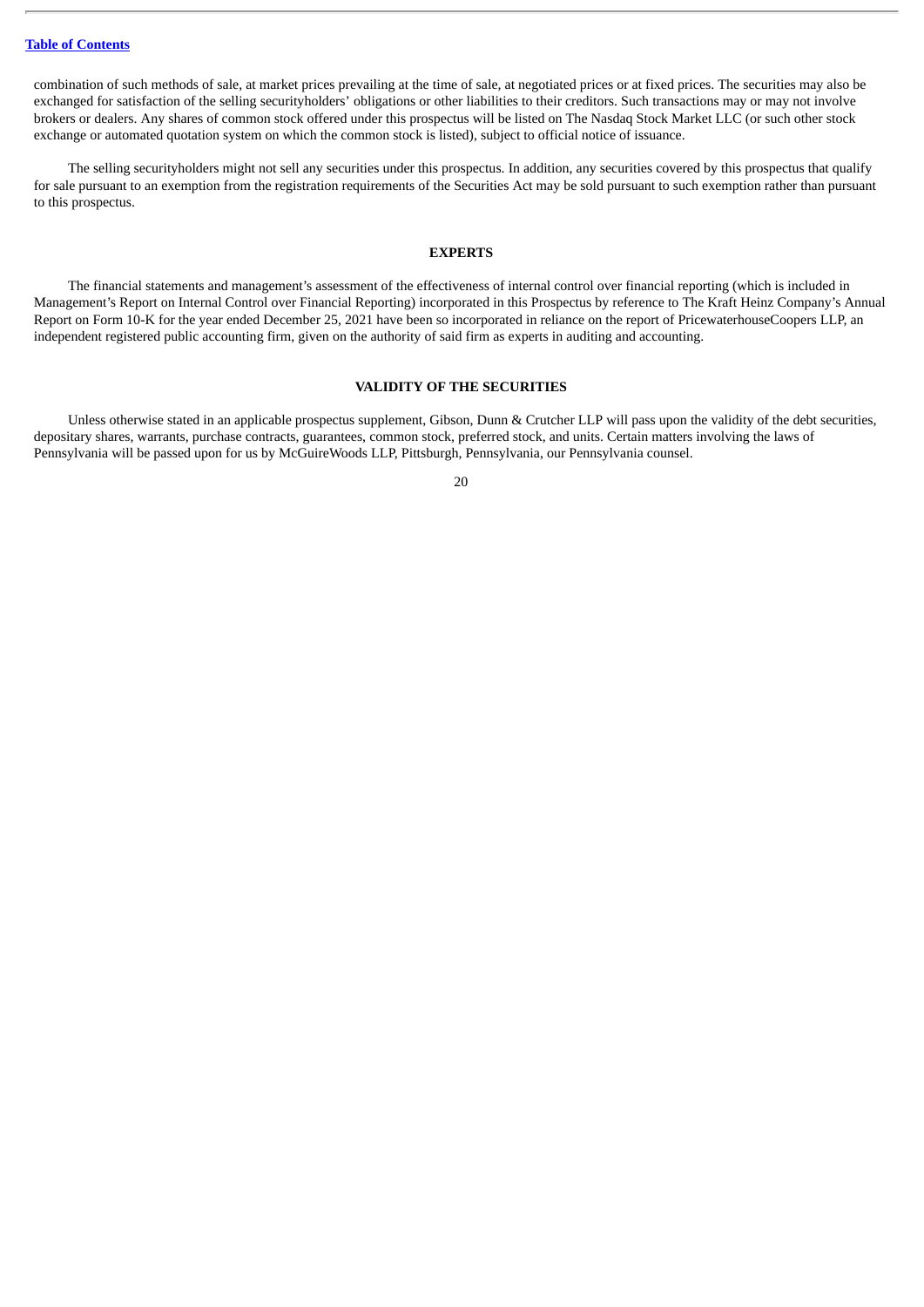

**\$25,000,000,000**

# **The Kraft Heinz Company Kraft Heinz Foods Company**

**Debt Securities Common Stock Preferred Stock Depositary Shares Warrants Purchase Contracts Guarantees Units**

**PROSPECTUS**

**MAY 25, 2022**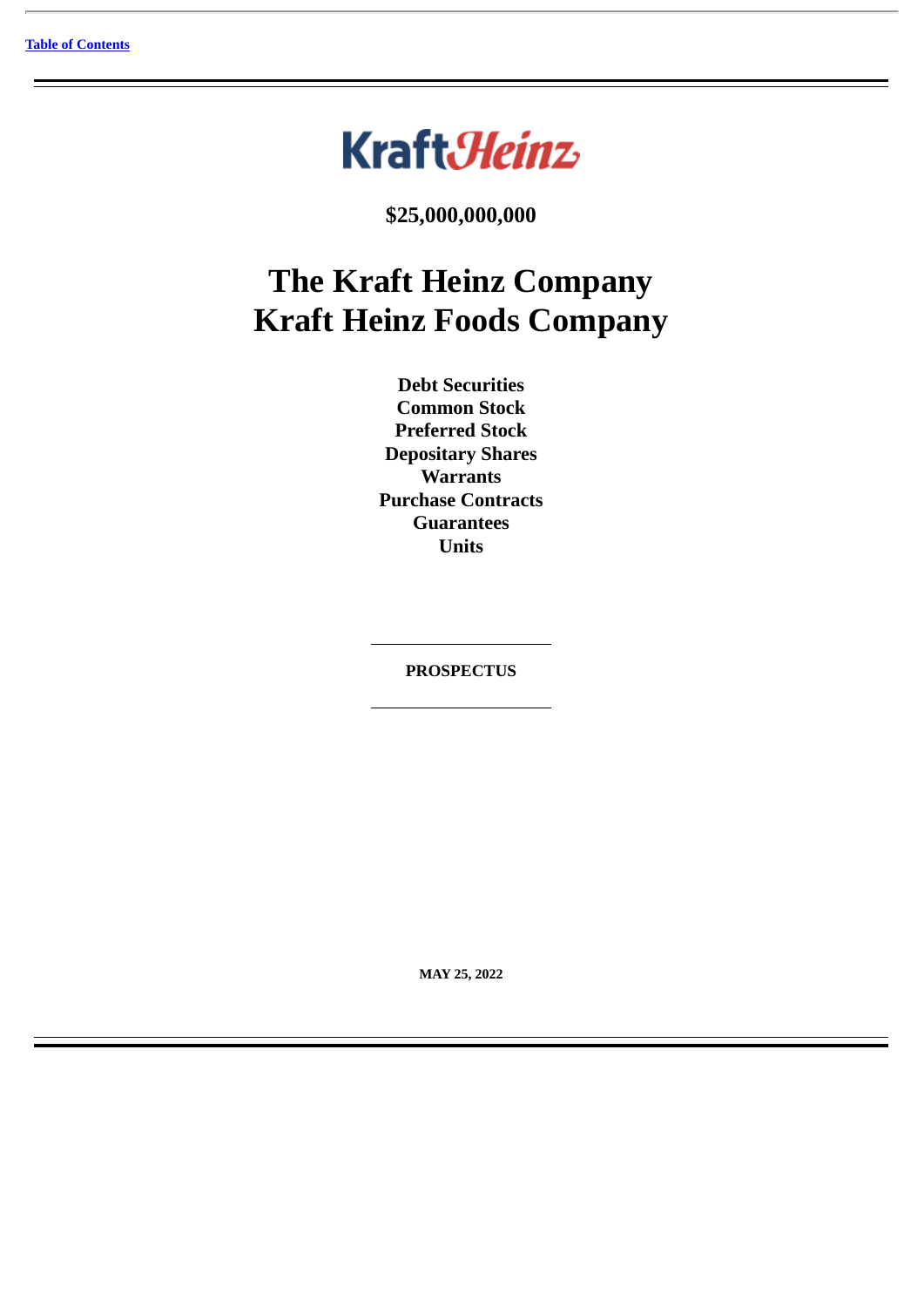#### **PART II – INFORMATION NOT REQUIRED IN PROSPECTUS**

#### **Item 14. Other Expenses of Issuance and Distribution.**

The following table shows estimated expenses to be incurred by us in connection with the issuance and distribution of the securities registered under this registration statement, other than underwriting discounts and commissions.

| Item                            | <b>Amount to</b><br>be Paid |
|---------------------------------|-----------------------------|
| <b>SEC</b> registration fee     | \$2,317,500*                |
| Stock exchange listing fee      | $**$                        |
| <b>FINRA</b> filing fee         | $**$                        |
| Legal fees and expenses         | $**$                        |
| Accountants fees and expenses   | $**$                        |
| Printing fees and expenses      | $**$                        |
| Trustee fees and expenses       | $**$                        |
| Rating agency fees              | $**$                        |
| Miscellaneous fees and expenses | $**$                        |
| Total                           | $**$                        |

\* Previously paid in connection with the filing of Post-Effective Amendment No. 1 to this Registration Statement on February 16, 2022

Expenses are presently not known and cannot be estimated.

#### **Item 15. Indemnification of Directors and Officers.**

#### *Delaware*

The Kraft Heinz Company, the Guarantor, is a corporation incorporated under the laws of the State of Delaware. Section 145 of the Delaware General Corporation Law (the "**DGCL**") empowers a Delaware corporation to indemnify any person who was or is a party or is threatened to be made a party to any threatened, pending, or completed action, suit, or proceeding, whether civil, criminal, administrative, or investigative (other than an action by or in the right of the corporation) by reason of the fact that such person is or was a director, officer, employee, or agent of such corporation or is or was serving at the request of such corporation as a director, officer, employee, or agent of another corporation, partnership, joint venture, trust, or other enterprise. The indemnity may include expenses (including attorneys' fees), judgments, fines, and amounts paid in settlement, actually and reasonably incurred by such person in connection with such action, suit, or proceeding, provided that such person acted in good faith and in a manner such person reasonably believed to be in or not opposed to the best interests of the corporation, and, with respect to any criminal action or proceeding, had no reasonable cause to believe such person's conduct was unlawful. A Delaware corporation may indemnify directors, officers, employees, and other agents of such corporation in an action by or in the right of the corporation under the same conditions, except that indemnification is limited to expenses (including attorney's fees) and no indemnification is permitted without judicial approval if the person to be indemnified has been adjudged to be liable to the corporation. Where a director, officer, employee, or agent of the corporation is successful on the merits or otherwise in the defense of any action, suit, or proceeding referred to above or in defense of any claim, issue, or matter therein, the corporation must indemnify such person against the expenses (including attorneys' fees) that he or she actually and reasonably incurred in connection therewith.

The Certificate of Incorporation contains provisions that provide for indemnification of officers and directors to the fullest extent permitted by, and in the manner permissible under, applicable state and federal law, including the DGCL.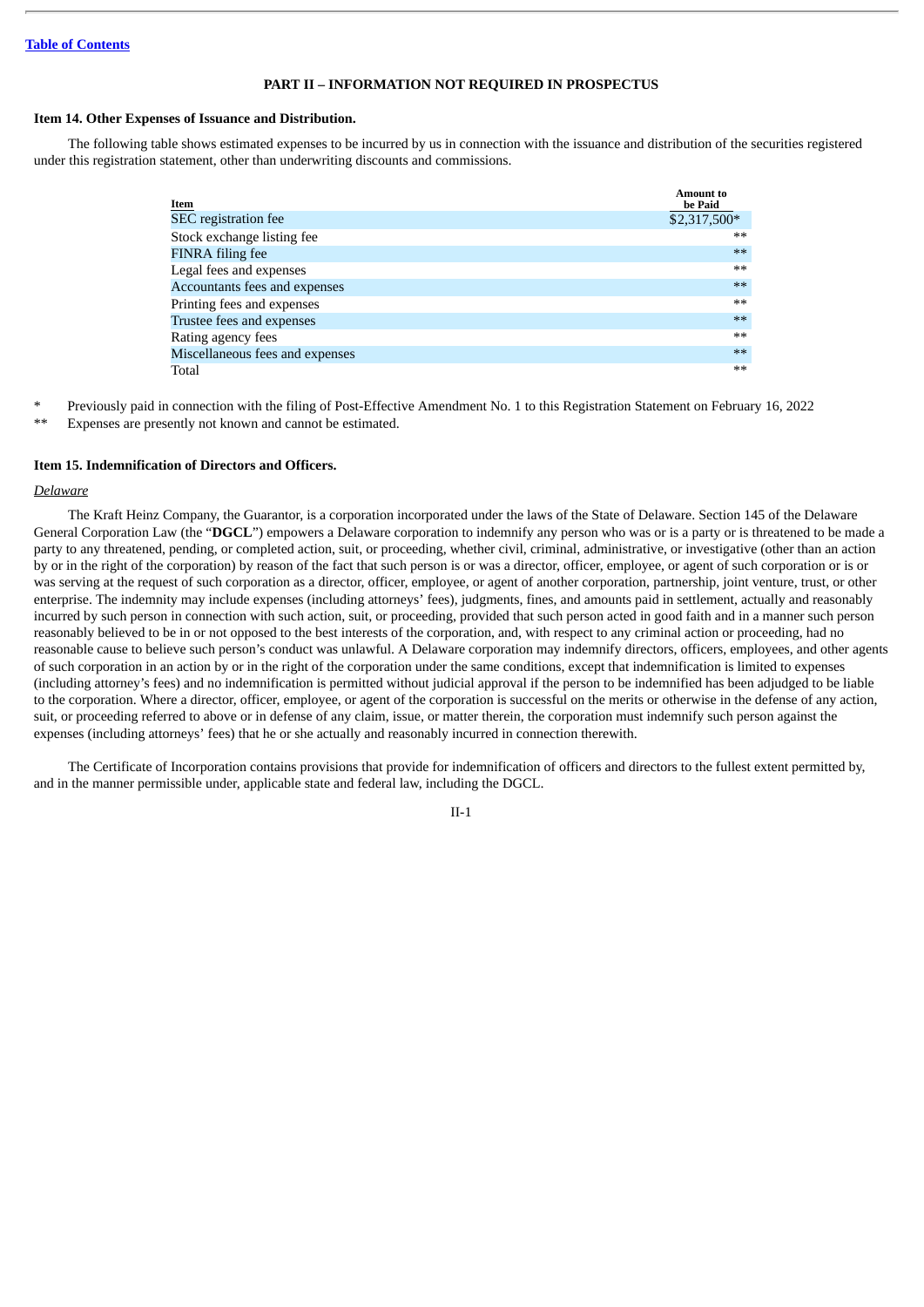As permitted by Section 102(b)(7) of the DGCL, the Certificate of Incorporation contains a provision eliminating the personal liability of a director to the Guarantor or its stockholders for monetary damages for breach of fiduciary duty as a director, subject to certain exceptions.

The Guarantor maintains policies insuring its officers and directors against certain civil liabilities, including liabilities under the Securities Act. The Guarantor may indemnify and hold harmless each present and former director and officer of the Issuer (as defined below) against any losses, claims, damages, liabilities, costs, expenses (including reasonable attorneys' fees and expenses in advance of the final disposition), judgments, fines, and amounts paid in settlement incurred in connection with any claim, action, suit, proceeding, or investigation, whether civil, criminal, administrative, or investigative, arising out of the fact that such person is or was a director or officer, to the fullest extent permitted under applicable law.

#### *Pennsylvania*

Kraft Heinz Foods Company, the Issuer, is a limited liability company organized under the laws of the Commonwealth of Pennsylvania. Section 8848 of the Pennsylvania Uniform Limited Liability Company Act of 2016 provides that a limited liability company shall indemnify and hold harmless a person with respect to any claim or demand against the person and any debt, obligation, or other liability incurred by the person by reason of the person's former or present capacity as a member or manager, if the claim, demand, debt, obligation, or other liability does not arise from the person's breach of sections 8845 (relating to limitations on distributions), 8847 (relating to rules for member or manager managed limited liability companies), 8849.1 (relating to standards of conduct for members), or 8849.2 (standards of conduct for managers). The statue provides that indemnification shall not be made in any case where the act giving rise to the claim for indemnification is determined by a court to constitute recklessness, willful misconduct, or a knowing violation of law. Section 8848 also provides that a limited liability company may advance expenses, including attorney fees and costs, incurred by a person in connection with a claim or demand against the person by reason of the person's former or present capacity as a member or manager, if the person promises to repay the company if the person ultimately is determined not to be entitled to be indemnified.

The Issuer's operating agreement, dated as of July 1, 2017 (the "**Operating Agreement**"), provides that, except as may be limited by law, it shall indemnify each present and former officer, director, or manager, or any person serving at the request of the Issuer as a director, manager, officer, employee or other agent of another organization (for purposes of this paragraph, each an "indemnified party") against all expenses incurred by such indemnified party in connection with any proceeding in which the indemnified party is involved as a result of serving in such capacity, provided, however, that no indemnification shall be provided for an indemnified party regarding any matter as to which it shall be finally determined (a) that the indemnified party did not act in good faith and in the reasonable belief that such indemnified party's action was in the best interests of the Issuer or (b) with respect to a criminal matter, that the indemnified party had reasonable cause to believe that its conduct was unlawful. Subject to these limitations, the Issuer may provide indemnification with respect to a proceeding in which it is claimed that an indemnified party received an improper personal benefit by reason of his or her position, regardless of whether the claim arises out of the indemnified party's service in such capacity, except for matters as to which it is finally determined that an improper personal benefit was received by the indemnified party. The Operating Agreement also provides that except as limited by law, expenses incurred by an indemnified party in defending any proceeding may be paid by the Issuer to the indemnified party in advance of final disposition of the proceeding. The Issuer may require that such indemnified party execute a written undertaking to repay the amount of any advance if the indemnified party is determined or adjudicated to be ineligible for indemnification.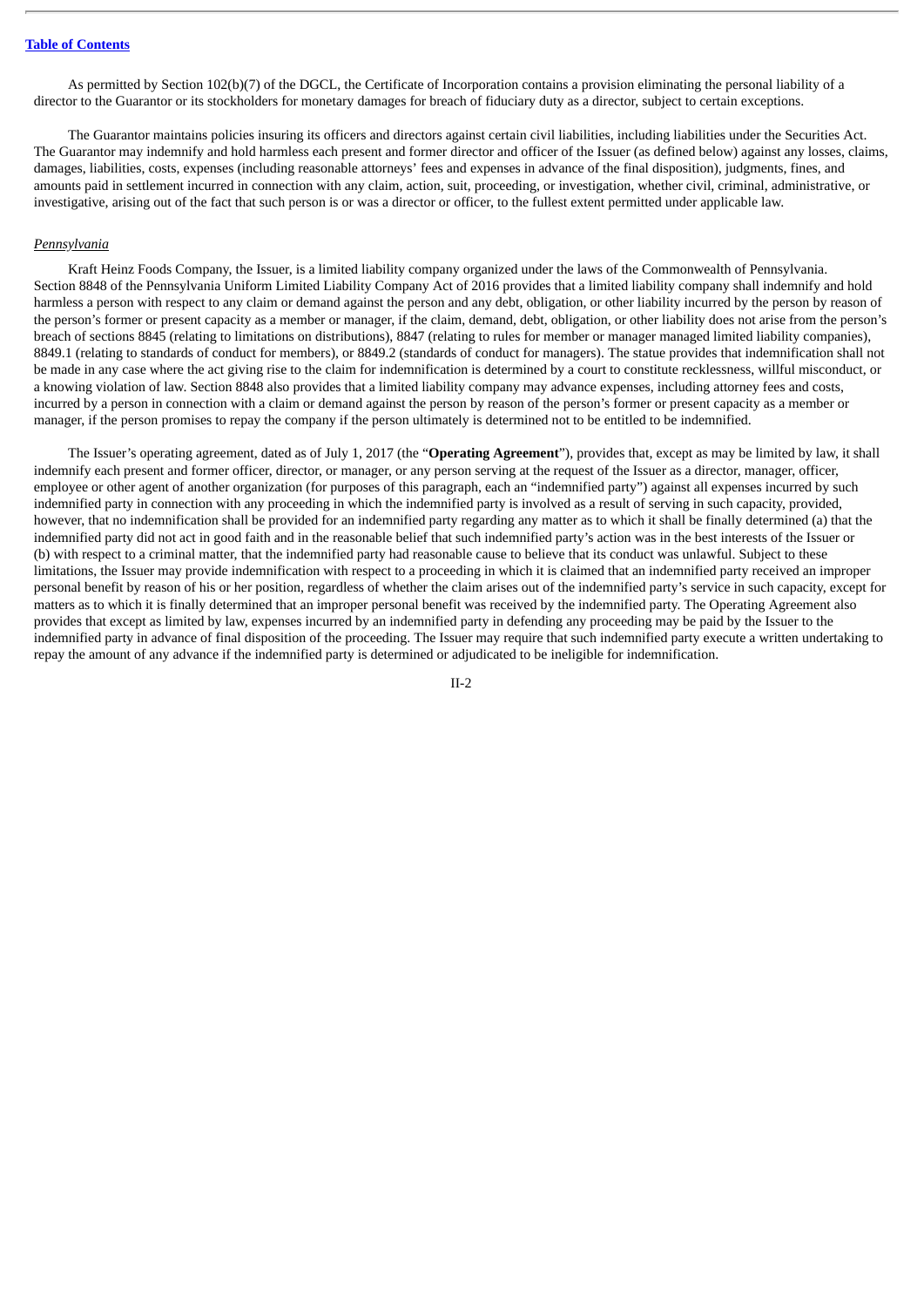L.

#### **Item 16. Exhibits.**

#### **Exhibit Index**

| Exhibit<br>Number | <b>Description</b>                                                                                                                                                                                                                                                                                                                                                                                                                                                                                      |
|-------------------|---------------------------------------------------------------------------------------------------------------------------------------------------------------------------------------------------------------------------------------------------------------------------------------------------------------------------------------------------------------------------------------------------------------------------------------------------------------------------------------------------------|
| 1.1               | Form of Underwriting or Purchase Agreement.*                                                                                                                                                                                                                                                                                                                                                                                                                                                            |
| 3.1               | Second Amended and Restated Certificate of Incorporation of H.J. Heinz Holding Corporation (incorporated by reference to Exhibit 3.1<br>of the Company's Current Report on Form 8-K (File No. 1-37482), filed on July 2, 2015).                                                                                                                                                                                                                                                                         |
| 3.2               | Amended and Restated By-Laws of The Kraft Heinz Company (incorporated by reference to Exhibit 3.1 of the Company's Current<br>Report on Form 8-K (File No. 1-37482), filed on October 27, 2017).                                                                                                                                                                                                                                                                                                        |
| 3.3               | Certificate of Retirement of Series A Preferred Stock of The Kraft Heinz Company dated June 7, 2016 (incorporated by reference to<br>Exhibit 3.1 of the Company's Current Report on Form 8-K (File No. 1-37482), filed on June 7, 2016).                                                                                                                                                                                                                                                                |
| 4.1               | Amended and Restated Registration Rights Agreement, dated as of July 2, 2015, by and among the Company, 3G Global Food Holdings<br>LP and Berkshire Hathaway Inc. (incorporated by reference to Exhibit 4.1 of the Company's Current Report on Form 8-K (File<br>No. 1-37482), filed on July 2, 2015).                                                                                                                                                                                                  |
| 4.2               | Indenture dated as of July 1, 2015, governing debt securities by and among H. J. Heinz Company, as issuer, H.J. Heinz Holding<br>Corporation, as guarantor, and Wells Fargo Bank, National Association, as trustee (incorporated by reference to Exhibit 4.1 of the<br>Company's Current Report on Form 8-K (File No. 1-37482), filed on July 6, 2015).                                                                                                                                                 |
| 4.3               | Registration Rights Agreement, dated as of September 25, 2019, by and among Kraft Heinz Foods Company, a Pennsylvania limited<br>liability company, The Kraft Heinz Company, a Delaware corporation, as guarantor, and BofA Securities, Inc., Citigroup Global Markets<br>Inc. and Wells Fargo Securities, LLC, as representatives of the Initial Purchasers (incorporated by reference to Exhibit 4.3 of the<br>Company's Current Report on Form 8-K (File No. 1-37482), filed on September 25, 2019). |
| 4.4               | Registration Rights Agreement, dated as of May 18, 2020, by and among Kraft Heinz Foods Company, a Pennsylvania limited liability<br>company, The Kraft Heinz Company, a Delaware corporation, as guarantor, and J.P. Morgan Securities LLC, as representative of the<br>Initial Purchasers (incorporated by reference to Exhibit 4.3 of the Company's Current Report on Form 8-K (File No. 1-37482), filed on<br>May 18, 2020).                                                                        |
| 4.5               | Form of Supplemental Indenture/Debt Security.*                                                                                                                                                                                                                                                                                                                                                                                                                                                          |
| 4.6               | Form of Depositary Agreement (including form of depositary receipt).*                                                                                                                                                                                                                                                                                                                                                                                                                                   |
| 4.7               | Form of Warrant Agreement (including form of warrant).*                                                                                                                                                                                                                                                                                                                                                                                                                                                 |
| 4.8               | Form of Purchase Contract Agreement.*                                                                                                                                                                                                                                                                                                                                                                                                                                                                   |
| 4.9               | Form of Guarantee.*                                                                                                                                                                                                                                                                                                                                                                                                                                                                                     |
| 4.10              | Form of Unit Agreement.*                                                                                                                                                                                                                                                                                                                                                                                                                                                                                |
| 4.11              | Form of Indenture governing Kraft Heinz Foods Company Debt Securities.*                                                                                                                                                                                                                                                                                                                                                                                                                                 |
| 5.1               | Opinion of Gibson, Dunn & Crutcher LLP.**                                                                                                                                                                                                                                                                                                                                                                                                                                                               |
| 5.2               | Opinion of McGuireWoods LLP.**                                                                                                                                                                                                                                                                                                                                                                                                                                                                          |

23.1 Consent of [PricewaterhouseCoopers](#page-32-0) LLP, Independent Registered Public Accounting Firm for The Kraft Heinz Company.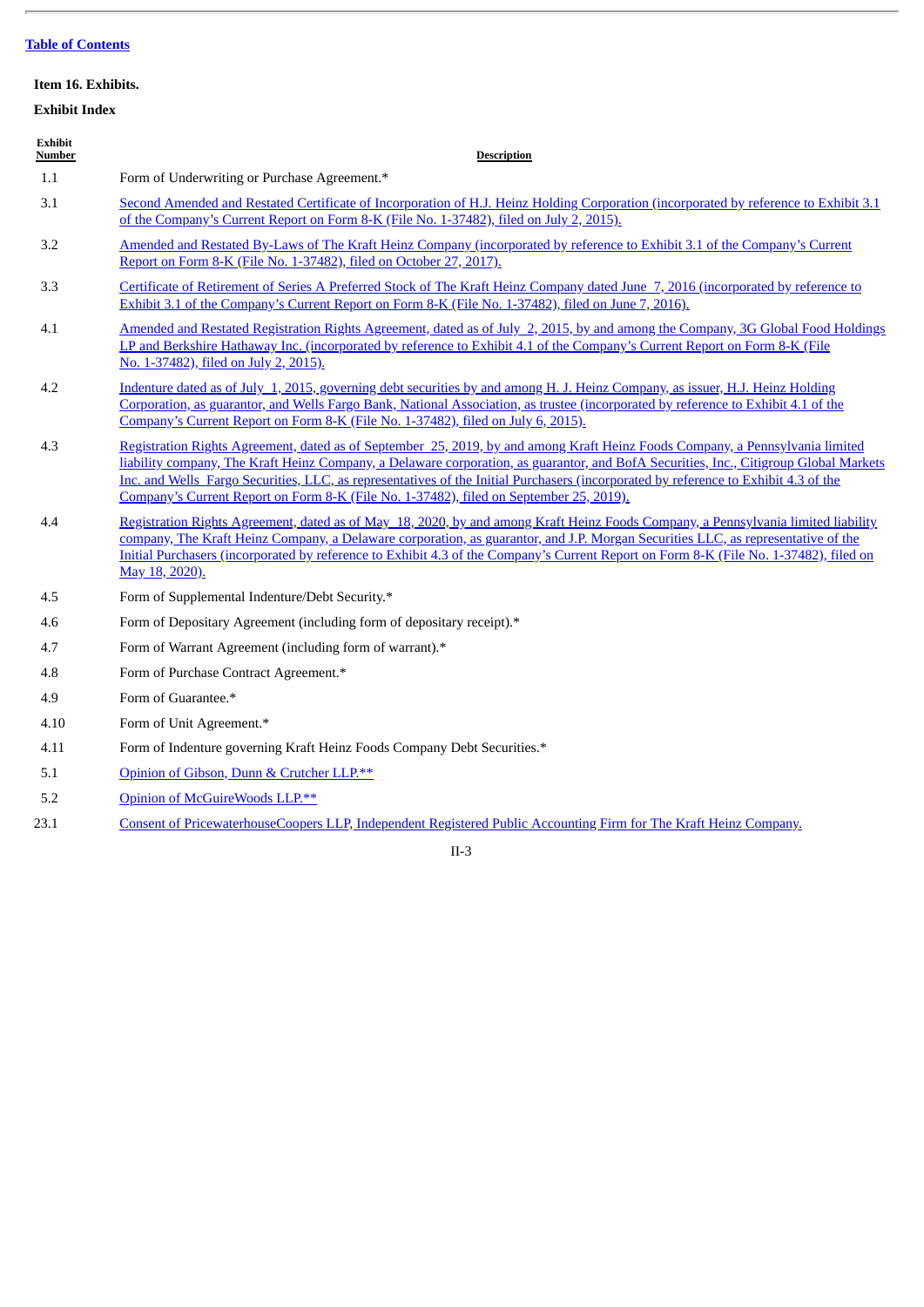| Exhibit<br>Number | <b>Description</b>                                                                                                                                                 |
|-------------------|--------------------------------------------------------------------------------------------------------------------------------------------------------------------|
| 23.2              | Consent of Gibson, Dunn & Crutcher LLP (set forth in Exhibit 5.1).                                                                                                 |
| 23.3              | Consent of McGuireWoods LLP (set forth in Exhibit 5.2).                                                                                                            |
| 24.1              | Powers of Attorney.**                                                                                                                                              |
| 24.2              | Power of Attorney of Lori Dickerson Fouché.***                                                                                                                     |
| 24.3              | Power of Attorney of Alicia Knapp.                                                                                                                                 |
| 24.4              | Power of Attorney of James Park.                                                                                                                                   |
| 25.1              | Form T-1 Statement of Eligibility under the Trust Indenture Act of 1939, as amended, of Deutsche Bank Trust Company Americas, as<br>Trustee under the Indenture.** |

\* To be filed by an amendment or as an exhibit to a report filed under the Securities Exchange Act of 1934 and incorporated by reference herein.

\*\* Incorporated by reference to the Company's Registration Statement on Form S-3 (Registration No. 333-250081), filed on November 13, 2020.

Incorporated by reference to Amendment No. 1 to the Company's Registration Statement on Form S-3 (Registration No. 333-250081), filed on February 16, 2022.

#### **Item 17. Undertakings.**

The following undertakings shall apply to each registrant named herein.

(a) The undersigned registrant hereby undertakes:

(1) To file, during any period in which offers or sales are being made, a post-effective amendment to this registration statement:

(i) to include any prospectus required by Section  $10(a)(3)$  of the Securities Act;

(ii) to reflect in the prospectus any facts or events arising after the effective date of the registration statement (or the most recent post-effective amendment thereof) which, individually or in the aggregate, represent a fundamental change in the information set forth in the registration statement. Notwithstanding the foregoing, any increase or decrease in volume of securities offered (if the total dollar value of securities offered would not exceed that which was registered) and any deviation from the low or high end of the estimated maximum offering range may be reflected in the form of prospectus filed with the SEC pursuant to Rule 424(b) if, in the aggregate, the changes in volume and price represent no more than 20% change in the maximum aggregate offering price set forth in the "**Calculation of Registration Fee**" table in the effective registration statement; and

(iii) to include any material information with respect to the plan of distribution not previously disclosed in the registration statement or any material change to such information in the registration statement;

*provided*, *however*, that paragraphs (a)(1)(i), (a)(1)(ii), and (a)(1)(iii) above do not apply if the information required to be included in a posteffective amendment by those paragraphs is contained in reports filed with or furnished to the SEC by the registrant pursuant to Section 13 or Section 15(d) of the Exchange Act that are incorporated by reference in the registration statement, or is contained in a form of prospectus filed pursuant to Rule 424(b) that is part of the registration statement.

(2) That, for the purpose of determining any liability under the Securities Act, each such post-effective amendment shall be deemed to be a new registration statement relating to the securities offered therein, and the offering of such securities at that time shall be deemed to be the initial bona fide offering thereof.

(3) To remove from registration by means of a post-effective amendment any of the securities being registered which remain unsold at the termination of the offering.

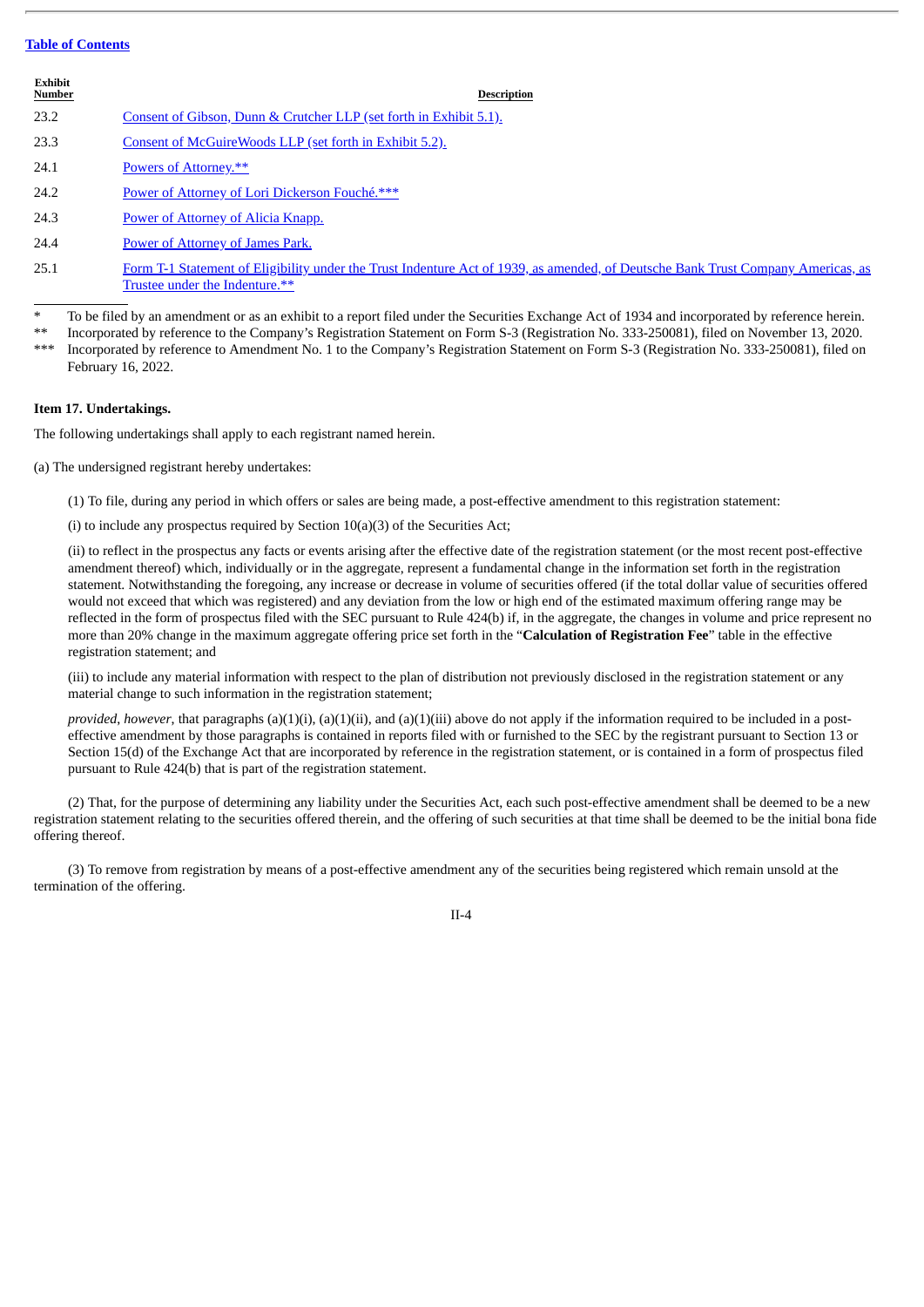(4) That, for the purpose of determining liability under the Securities Act to any purchaser:

(i) Each prospectus filed by the registrant pursuant to Rule 424(b)(3) shall be deemed to be part of the registration statement as of the date the filed prospectus was deemed part of and included in the registration statement; and

(ii) Each prospectus required to be filed pursuant to Rule 424(b)(2), (b)(5), or (b)(7) as part of a registration statement in reliance on Rule 430B relating to an offering made pursuant to Rule  $415(a)(1)(i)$ , (vii), or (x) for the purpose of providing the information required by Section 10(a) of the Securities Act shall be deemed to be part of and included in the registration statement as of the earlier of the date such form of prospectus is first used after effectiveness or the date of the first contract of sale of securities in the offering described in the prospectus. As provided in Rule 430B, for liability purposes of the issuer and any person that is at that date an underwriter, such date shall be deemed to be a new effective date of the registration statement relating to the securities in the registration statement to which that prospectus relates, and the offering of such securities at that time shall be deemed to be the initial bona fide offering thereof. Provided, however, that no statement made in a registration statement or prospectus that is part of the registration statement or made in a document incorporated or deemed incorporated by reference into the registration statement or prospectus that is part of the registration statement will, as to a purchaser with a time of contract of sale prior to such effective date, supersede or modify any statement that was made in the registration statement or prospectus that was part of the registration statement or made in any such document immediately prior to such effective date.

(5) That, for the purpose of determining liability of the registrant under the Securities Act to any purchaser in the initial distribution of the securities, the undersigned registrant undertakes that in a primary offering of securities of the undersigned registrant pursuant to this registration statement, regardless of the underwriting method used to sell the securities to the purchaser, if the securities are offered or sold to such purchaser by means of any of the following communications, the undersigned registrant will be a seller to the purchaser and will be considered to offer or sell such securities to such purchaser:

(i) Any preliminary prospectus or prospectus of the undersigned registrant relating to the offering required to be filed pursuant to Rule 424;

(ii) Any free writing prospectus relating to the offering prepared by or on behalf of the undersigned registrant or used or referred to by the undersigned registrant;

(iii) The portion of any other free writing prospectus relating to the offering containing material information about the undersigned registrant or its securities provided by or on behalf of the undersigned registrant; and (iv) Any other communication that is an offer in the offering made by the undersigned registrant to the purchaser.

(b) The undersigned registrant hereby undertakes that, for purposes of determining any liability under the Securities Act, each filing of the registrant's annual report pursuant to Section 13(a) or Section 15(d) of the Exchange Act (and, where applicable, each filing of an employee benefit plan's annual report pursuant to Section 15(d) of the Exchange Act) that is incorporated by reference in the registration statement shall be deemed to be a new registration statement relating to the securities offered therein, and the offering of such securities at that time shall be deemed to be the initial *bona fide* offering thereof.

(c) Insofar as indemnification for liabilities arising under the Securities Act may be permitted to directors, officers, and controlling persons of the registrant pursuant to the provisions described in Item 15 of this registration statement, or otherwise, the registrant has been advised that in the opinion of the SEC such indemnification is against public policy as expressed in the Securities Act and is, therefore, unenforceable. In the event that a claim for indemnification against such liabilities (other than the payment by the registrant of expenses incurred or paid by a director, officer, or controlling person of the registrant in the successful defense of any action, suit, or proceeding) is asserted by such director, officer, or controlling person in connection with the securities being registered, the registrant will, unless in the opinion of its counsel the matter has been settled by controlling precedent, submit to a court of appropriate jurisdiction the question whether such indemnification by it is against public policy as expressed in the Securities Act and will be governed by the final adjudication of such issue.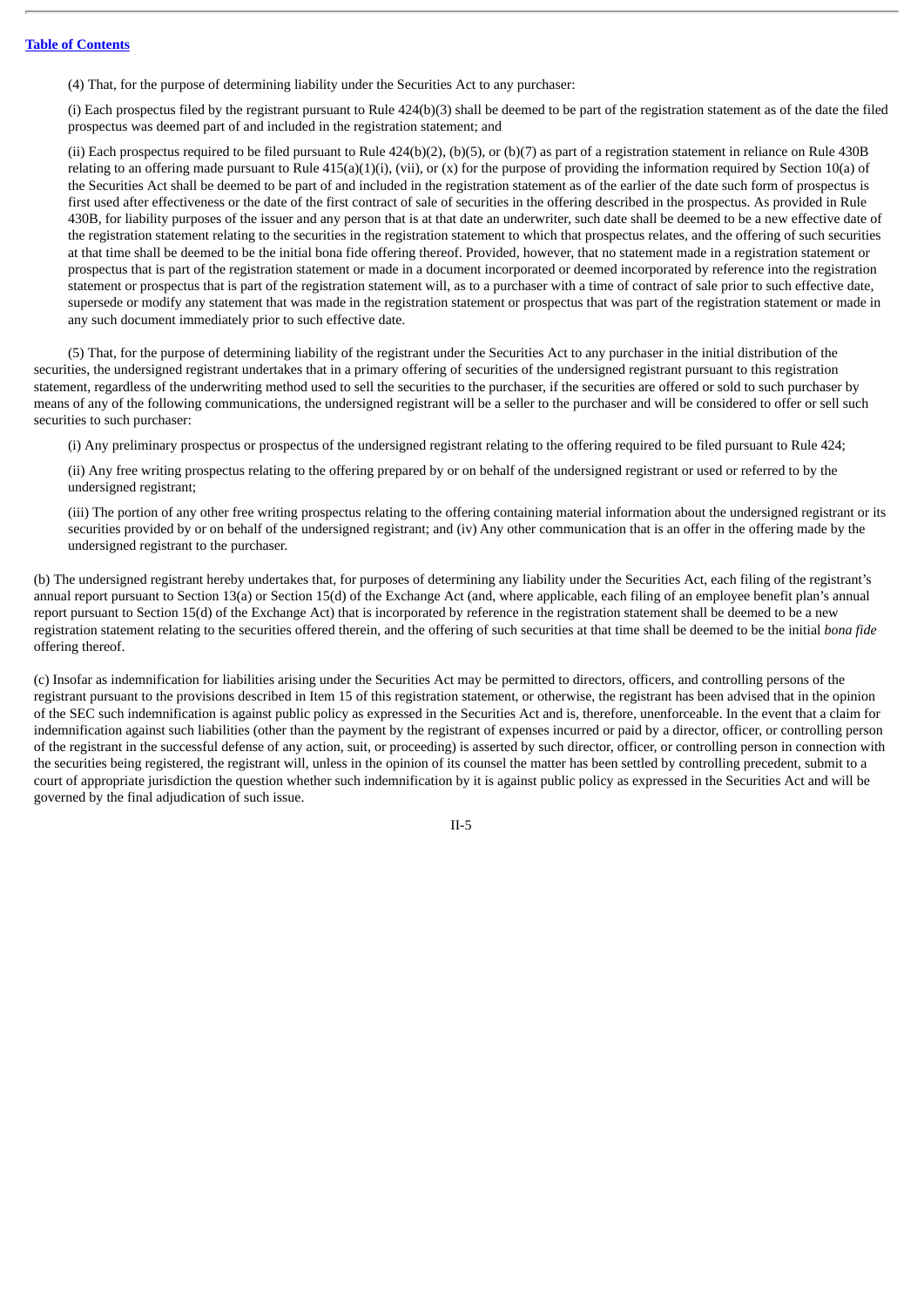#### **SIGNATURES**

Pursuant to the requirements of the Securities Act of 1933, the registrant certifies that it has reasonable grounds to believe that it meets all of the requirements for filing on Form S-3 and has duly caused this registration statement to be signed on its behalf by the undersigned, thereunto duly authorized, in the City of Chicago, State of Illinois, on May 25, 2022.

#### **KRAFT HEINZ FOODS COMPANY** Registrant

By: /s/ Andre Maciel Name: Andre Maciel Title: President

Pursuant to the requirements of the Securities Act of 1933, this registration statement has been signed by the following persons on May 25, 2022 in the capacities indicated below on behalf of Kraft Heinz Foods Company.

> By: /s/ Miguel Patricio Name: Miguel Patricio Title: Manager

By: /s/ Andre Maciel

Name: Andre Maciel

Title: Manager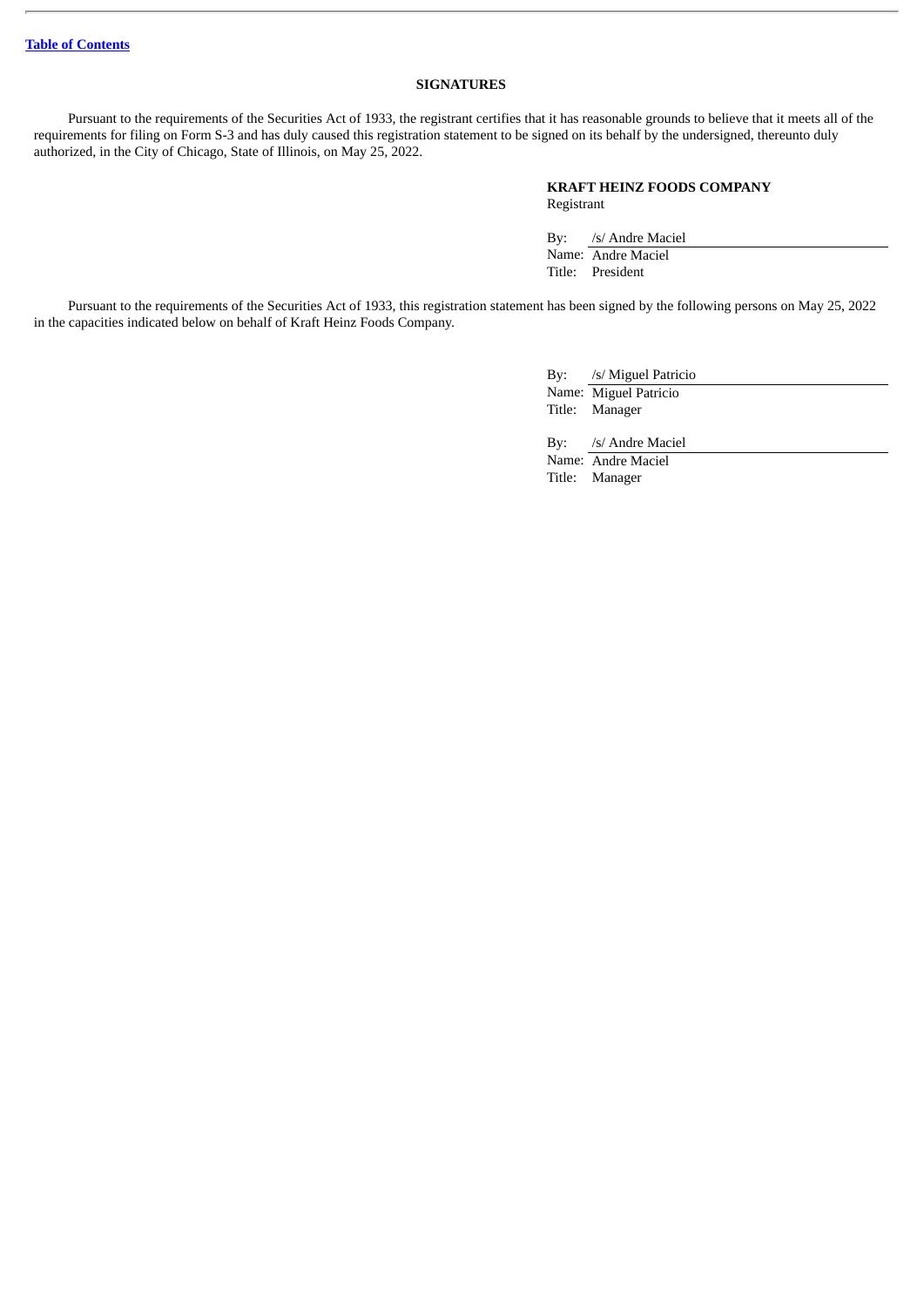#### **SIGNATURES**

Pursuant to the requirements of the Securities Act of 1933, the registrant certifies that it has reasonable grounds to believe that it meets all of the requirements for filing on Form S-3 and has duly caused this registration statement to be signed on its behalf by the undersigned, thereunto duly authorized, in the City of Chicago, State of Illinois, on May 25, 2022.

### **THE KRAFT HEINZ COMPANY**

Registrant

By: /s/ Andre Maciel Name: Andre Maciel Title: Executive Vice President and Global Chief Financial **Officer** *(Principal Financial Officer)*

Pursuant to the requirements of the Securities Act of 1933, this registration statement has been signed by the following persons in the capacities and on the dates indicated below on behalf of The Kraft Heinz Company.

| Name                   | <b>Title</b>                                               | Date         |
|------------------------|------------------------------------------------------------|--------------|
| /s/ Miguel Patricio    | Chief Executive Officer and Chair of the Board             | May 25, 2022 |
| <b>Miguel Patricio</b> | (Principal Executive Officer)                              |              |
| /s/ Andre Maciel       | <b>Executive Vice President and Global Chief Financial</b> | May 25, 2022 |
| <b>Andre Maciel</b>    | Officer                                                    |              |
|                        | (Principal Financial Officer)                              |              |
| /s/ Vince Garlati      | Vice President, Global Controller (Principal Accounting    | May 25, 2022 |
| Vince Garlati          | Officer)                                                   |              |
| *                      | Vice Chair of the Board                                    | May 25, 2022 |
| John T. Cahill         |                                                            |              |
| $\ast$                 | <b>Lead Director</b>                                       | May 25, 2022 |
| John C. Pope           |                                                            |              |
| $\ast$                 | Director                                                   | May 25, 2022 |
| Gregory E. Abel        |                                                            |              |
| $\ast$                 | Director                                                   | May 25, 2022 |
| João M. Castro-Neves   |                                                            |              |
| $\ast$                 | Director                                                   | May 25, 2022 |
| Lori Dickerson Fouché  |                                                            |              |
| $\ast$                 | Director                                                   | May 25, 2022 |
| <b>Timothy Kenesey</b> |                                                            |              |
| $\ast$                 | Director                                                   | May 25, 2022 |
| Alicia Knapp           |                                                            |              |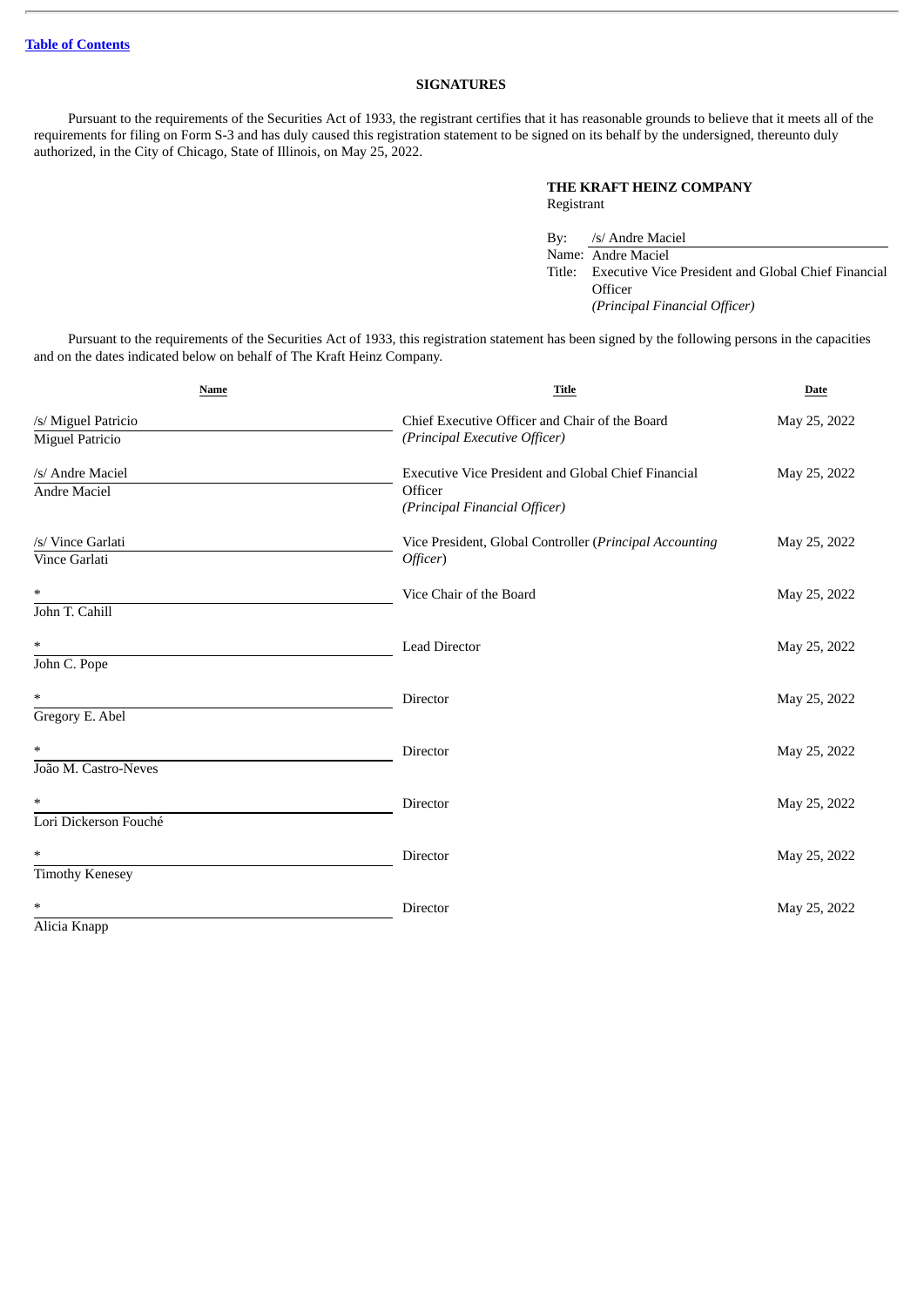| $\ast$<br>Elio Leoni Sceti | Director | May 25, 2022 |
|----------------------------|----------|--------------|
| $\ast$<br>Susan Mulder     | Director | May 25, 2022 |
| $\ast$<br>James Park       | Director | May 25, 2022 |

\*By: /s/ Miguel Patricio Miguel Patricio Attorney-In-Fact May 25, 2022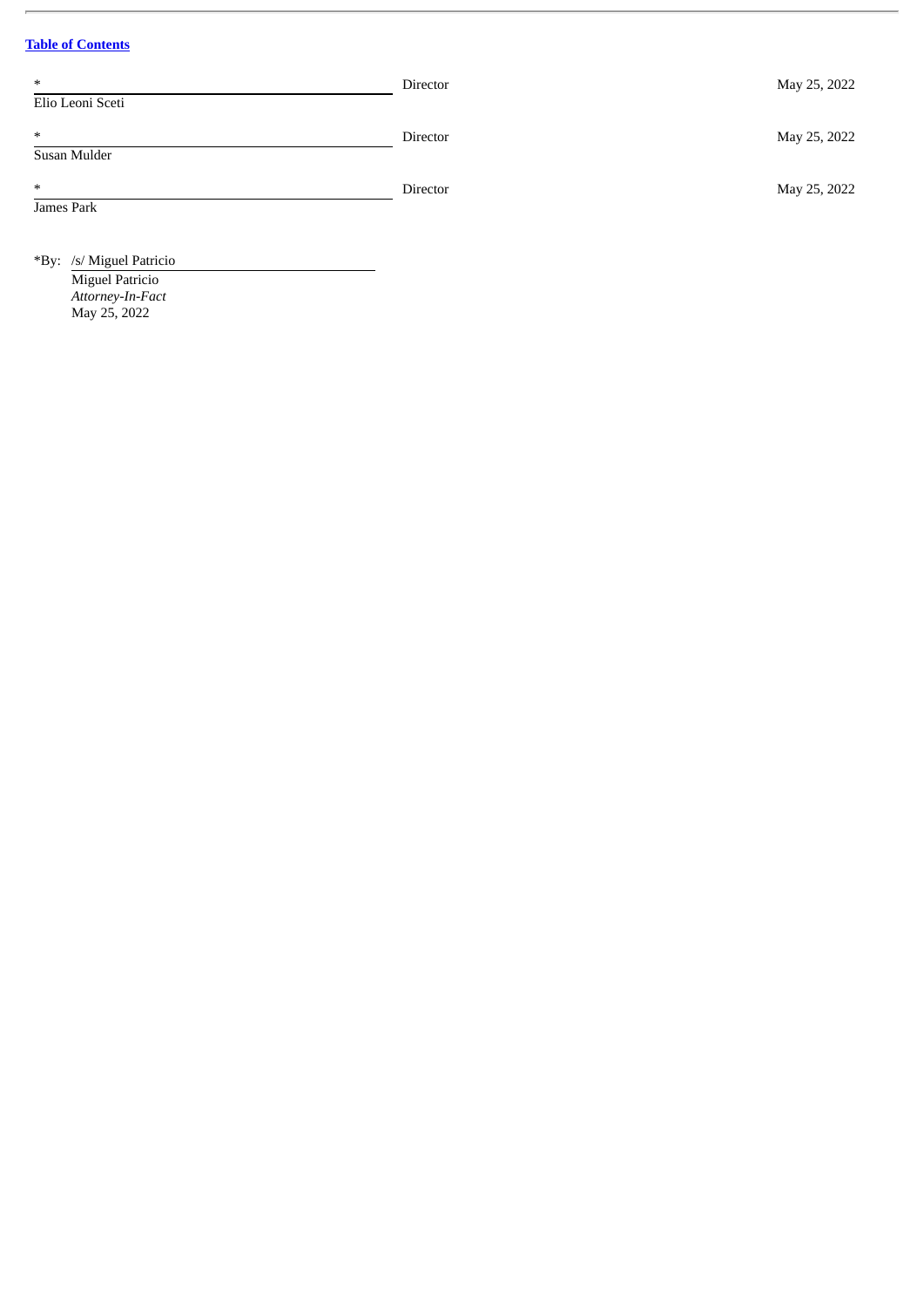#### CONSENT OF INDEPENDENT REGISTERED PUBLIC ACCOUNTING FIRM

<span id="page-32-0"></span>We hereby consent to the incorporation by reference in this Registration Statement on Form S-3 of The Kraft Heinz Company of our report dated February 17, 2022 relating to the financial statements, financial statement schedule and the effectiveness of internal control over financial reporting which appears in The Kraft Heinz Company's Annual Report on Form 10-K for the year ended December 25, 2021. We also consent to the reference to us under the heading "Experts" in such Registration Statement.

/s/ PricewaterhouseCoopers LLP Chicago, Illinois May 25, 2022

*PricewaterhouseCoopers LLP, One North Wacker, Chicago, IL 60606 T: (312) 298 2000, F: (312) 298 2001, www.pwc.com/us*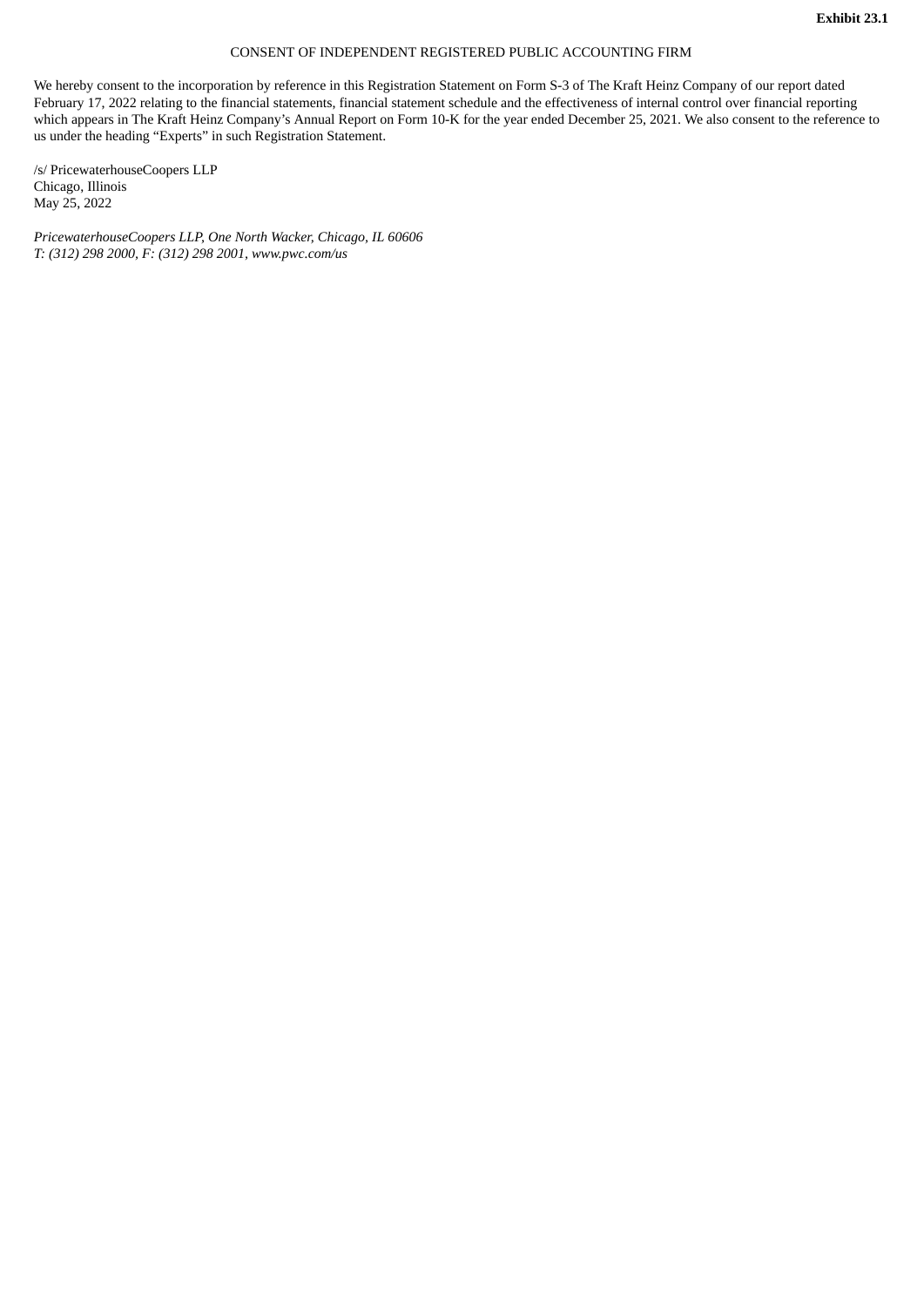#### **POWER OF ATTORNEY**

#### May 25, 2022

<span id="page-33-0"></span>I hereby authorize and appoint Andre Maciel and Miguel Patricio, and each of them, with full power of substitution and resubstitution and full power to act without the other, as my true and lawful attorney-in-fact and agent to act in my name, place and stead and to execute in my name and on my behalf, individually and in my capacity as a director of The Kraft Heinz Company (the "**Company**"), and to file any and all amendments to the Company's registration statement on Form S-3 (Registration No. 333-250081) (the "**Registration Statement**"), including any and all post-effective amendments and amendments thereto, and any registration statement relating to the same offering as the Registration Statement that is to be effective upon filing pursuant to Rule 462(b) under the Securities Act of 1933, as amended, and to file the same, with all exhibits thereto, and other documents in connection therewith, with the Securities and Exchange Commission, granting unto said attorneys-in-fact and agents, and each of them, full power and authority to do and perform each and every act and thing, ratifying and confirming all that said attorneys-in-fact and agents or any of them or their or his substitute or substitutes may lawfully do or cause to be done by virtue thereof.

/s/ Alicia Knapp

Alicia Knapp Director